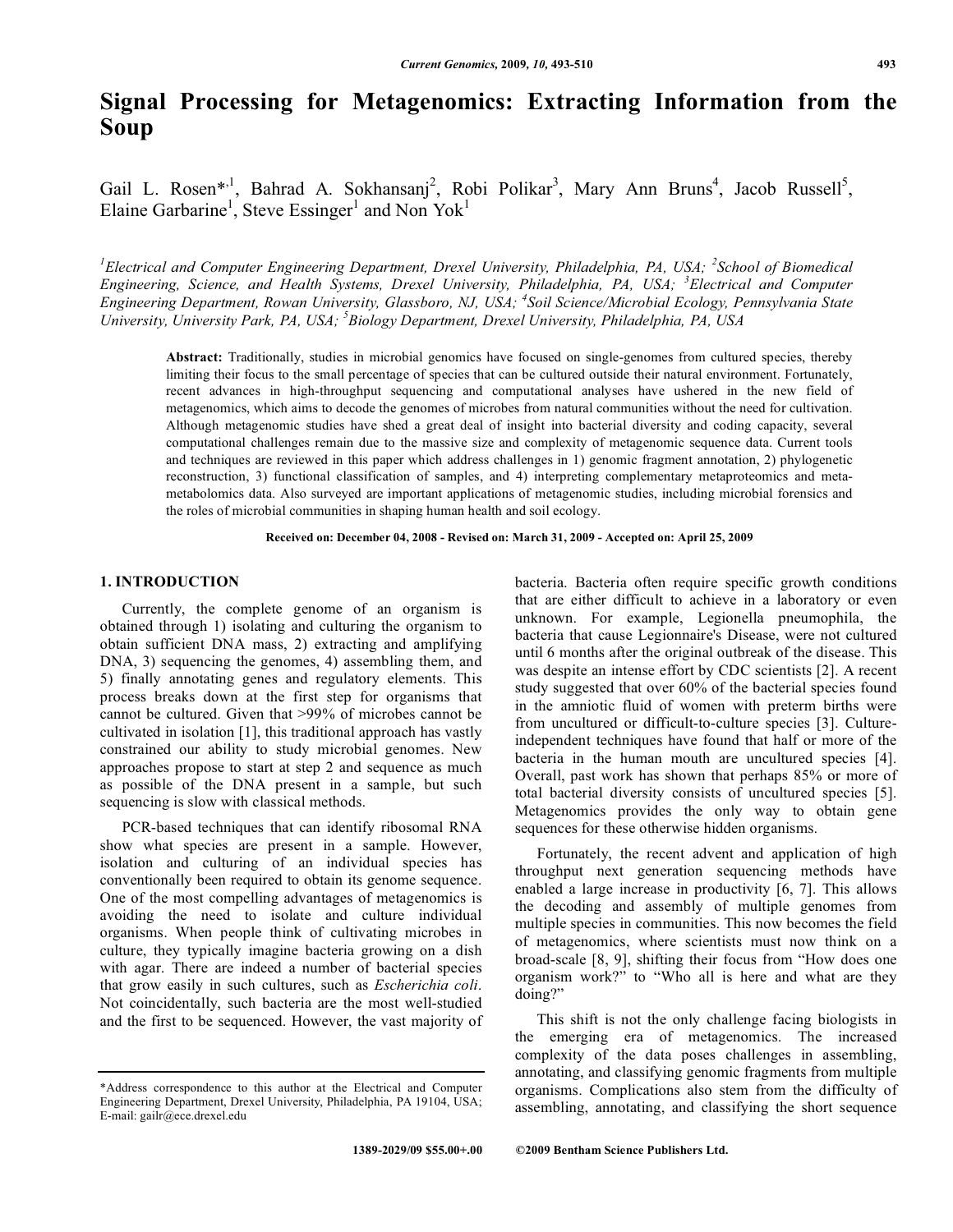fragments typically obtained with next-generation sequencing methods. So, novel computational methods are needed to address these issues and the massive amounts of sequence data that have become available through recent technological advances.

Signal processing and machine learning disciplines are well-equipped to solve problems where background noise, clutter, and jamming signals are commonplace. Hidden Markov models (HMMs), originally popularized for speech processing, have been used for over a decade for gene recognition [10], and it has been found that many techniques used in speech and text mining can now be applied to biology. Metagenomics allows the classification of millions of organisms and their genes, including identifying particular community differences and markers. Supervised and unsupervised machine learning methods, linear classifiers, advanced Bayesian techniques, etc. are all promising to advance rapid annotation and comparison of samples. In this paper, we survey the potential and utility of new methods in metagenomics, which are already revolutionizing the field of bioinformatics. In doing so, we emphasize how these approaches allow us to identify the taxa from which sequenced fragments originate. Furthermore, we highlight how tools for functional annotation have shed light on the coding capacities of natural bacterial communities, focusing on the potential harmful or beneficial consequences of these microbes from a human perspective.

#### **2. EMERGING BIOLOGICAL STUDIES IN METAGE-NOMICS**

It is important to highlight the biological objectives of metagenomic studies. In this section, some of the more exciting and potentially useful applications are reviewed.

#### **2.1. Human Health**

In the human gastrointestinal tract, microbes outnumber human cells by 10 to 1, and approximately 100 trillion live in the gut alone [1]. Microbes symbiotically perform functions that humans have not evolved, including the extraction of calories from otherwise indigestible components of our diet, and the synthesis of essential vitamins and amino acids. It has been hypothesized that an imbalance in microbial health can cause obesity [11], and methods are needed to determine what microbes and/or metabolics contribute to a microbial community's behavior.

The National Institute of Health has extended an initiative, entitled The Human Microbiome Project, to examine microbes associated with health of several areas of the human body [12]. These include: 1) our gastro-intestinal (GI) tract [11, 13-16], 2) the oral cavity [17, 18], 3) the nasal cavity/lung, 4) skin [19], and 5) genital regions [20]. GIillnesses and tooth decay have loosely been linked to "bad" build-up of bacteria that cause cavities [17], but the make-up of these bacterial communities needs extensive study. The taxonomic and functional characteristics of these microbes can then be used to decipher the mechanisms behind potentially harmful or beneficial activities of human bacterial associates. The results of metagenomic analyses may contribute, for example, to improving the formula and use of mouthwash [21].

#### **2.2. Soil Fertility**

Microbial soil communities are highly diverse [22], consisting of many undescribed bacterial lineages [23]. It has been shown that some soils are more capable than others of supporting growth of healthy plants, and that many desirable soil properties are correlated with microbial composition in the soil [24]. Soil microbial communities have been implicated in the suppression of plant pathogens [25], and breakdown of pollutants [26], which favor agricultural productivity. It is hypothesized that degraded soils with low microbiological diversity suffer from an imbalance of nutrients and cannot suppress plant pathogens [24]. This suggests that humans could stimulate soil microbial processes that assist plant growth by replenishing nutrients favoring beneficial microorganisms. Greater knowledge is needed of how agricultural management practices induce shifts in soil microbial community composition and function [27]. Metagenomic studies could lead to understanding how changes in soil microbial communities influence long-term agricultural sustainability.

#### **2.3. Forensics**

The anthrax scare of 2001 highlighted the need for microbial forensics. The Bacillus anthracis spores found in the mailed envelopes were related to the Ames strain, commonly used in research in over 20 laboratories [28, 29]. Since the Ames strain was created, unique point mutations arose separately in distinct populations grown in separate labs. Because the anthrax-laden envelopes contained billions of spores, many of these envelopes harbored mutations that further distinguished them from existing lab populations. Since scientists did not initially know where these mutations had occurred, elucidating the origins of this anthrax strain required a large amount of genome-wide sequencing and analyses to generate sufficient data for evolutionary reconstruction [29]. Metagenomics techniques were crucial in obtaining the diversity of mutations within the envelopes' samples [30].

Recent applications of metagenomics to studies of ancient DNA [31, 32] may benefit the field of forensic science. For example, to study the genome of the extinct wooly mammoth, DNA was extracted from well-preserved mammoth remains and sequenced using the Roche/454 method of pyrosequencing [33]. Although a considerable proportion of sequence reads came from the genomes of other organisms, approximately 50% were closely related to the elephant genome, suggesting that the authors had successfully sequenced mammoth DNA from 28,000 yearold remains [34]. A similar approach has also been used to study the genomes of extinct Neanderthals [35], and may be applied to the study of human remains or environmental samples from crime scenes. Such a technique can offer the opportunity to identify victims, to detect DNA from a suspect, or to match the microbial profiles from samples at the crime scene with those observed in association with an identified suspect. These methods may also enable detection of air-borne pathogens within indoor facilities [36] or soil in outdoor environments [37, 38], an area of special concern in the attempt to prevent effective bioterrorism [28].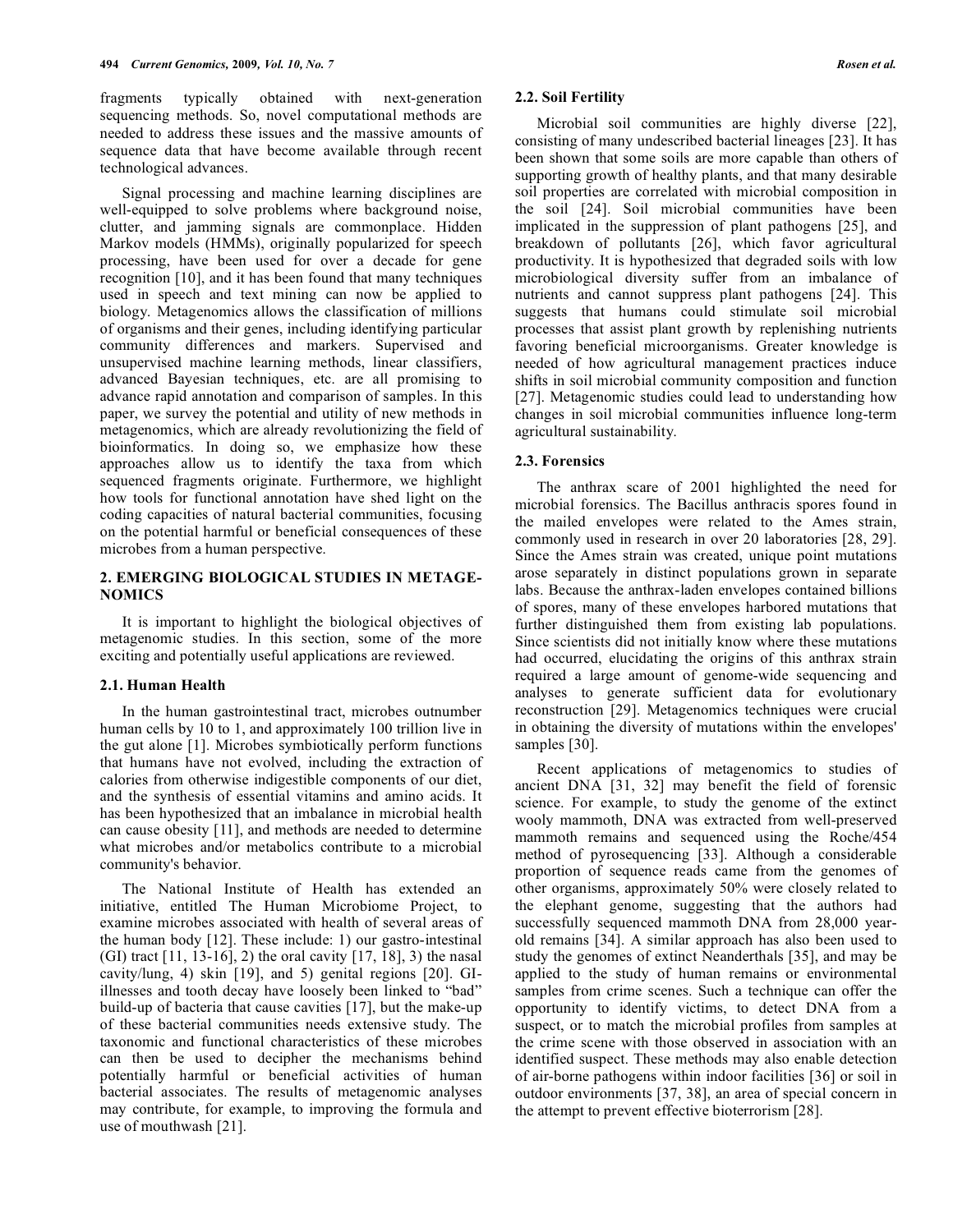# **3. METAGENOMIC TECHNOLOGIES**

The first step of any metagenomics study, is to acquire the data -- whether it be DNA sequences, specific genes, mRNA, or proteins. This first step is fundamental to the process, and is the assumption on which further analysis and comparison operate. Any technological limitation with the first step must be compensated for in subsequent analysis.

# **3.1. DNA Sequencing**

Traditionally, DNA has been sequenced using a chaintermination method developed by Fred Sanger *et al*. [39]. This method revolutionized genomics by being able to read (or identify the nucleotide bases of) complete genes. Since then, the method has been refined and it produces the average read-length of 750 basepairs (bp). However, this process requires several steps, with current instrumentation, and can only process 96 reads at a time, thus rendering this method extremely slow and costly [6, 40]. Recently, nextgeneration sequencing technology has emerged which can process millions of sequence reads in parallel, requiring only one or two instrument runs to complete an experiment. But this massively parallel approach comes at a price -- most next-generation technologies produce sequence reads much shorter than 750bp.

For example, the Roche 454 pyrosequencers can obtain 400K reads, each with an average length of 250 bp (a total of 100 Megabases per 7-hour run) [6]. Illumina sequencing-bysynthesis, on the other hand can deliver 36 million reads of average length of 35bp in 4 days (a total of 1.3 Gigabases per 4-day run) [6]. In the end, the throughput is similar, but the pyrosequencing method yields longer reads. Longer reads are likelier to yield uniquely identifiable sequences that are easier to BLAST [41] or to string-match to a database [7]. Because short reads miss some homologs found only in longer reads, doubt has been cast on the feasibility of shortread technologies [42]. Therefore, it is of current interest to show that metagenomic methods can overcome poor resolution of short reads using computational techniques.

# **3.2. 16S rRNA Detection**

Instead of sequencing the DNA of an entire sample, which can be costly with traditional sequencing, a common approach is to restrict sequencing to taxonomically informative genome segments, such as those coding for highly conserved ribosomal RNAs. The 16S and 18S rRNA genes, with respective lengths of 1500 bp for prokaryotes [23] and 2800 bp for eukaryotes, encode RNAs destined for small subunits in ribosomes, the essential and universal sites in all cells where messenger RNAs are translated into proteins. Because these genes are so critical for proper cell function, they are highly conserved and reflect genetic variation among all life forms over evolutionary time. Sequence variations in these genes thus signify fundamental differences among phyla/divisions/genera/species. To obtain these sequences from complex mixtures of genomes, classical polymerase chain reaction (PCR) is used with primers complementary to the highly conserved regions of 16S rRNA [43-45]. Searchable databases for phylogenetic placement of new sequences are available in GenBank, RDP [46], while other models are based on shorter portions (500bp or 400-bp) of 16S rRNA genes which are neither highly conserved not hypervariable and which have been used to distinguish various genus and species [47]. Recently, organism detection has moved to microarrays composed of 16S probes, which do not require long amplification steps [48-50].

# **3.3. Metaproteomic Technologies**

In addition to meta *genomics*, other "omics" approaches hold great promise for deciphering complex mixtures. One emerging area is that of metaproteomics. Traditionally, scientists have been able to separate proteins from complex mixtures of cellular extracts using 2-D gel electrophoresis [51]. In the 90's, mass-spectrometry enabled rapid and highly sensitive protein identification [51]. In Schulze *et al*. [52], a mass-spectrometry (MS) method to analyze the protein complement of water containing organic matter from four different environments was introduced. Subsequent studies have used variants of MS approaches [53-55]. Although this article focuses on metagenomics, metaproteomics is discussed briefly in section 6.

# **4. GENOME-CENTRIC METAGENOMICS**

Microbial community classification and comparison may appear at first as a daunting challenge. Yet, the problems are not too different from traditional signal processing applications. As in many applications, such as speech recognition, the first step starts with a vast amount of data. If the problem were posed -- "Given a set of acoustic waves from speech, decipher the words being said," the solution seems distant at first. After decades of research on acoustic theory and speech processing, there is a rich theory describing how to segment the data and extract features followed by clustering and classification. A similar approach is extended to metagenomics. Fig. (**1**) illustrates the parallel between speech processing and metagenomics.

Metagenomics in its infancy has focused on two of three fundamental questions -- "Who is here?" and "How much of each is here?" [1, 56-58]. (With an emerging third question addressed in sections 5 and 6 -- "What are they doing?"). In



**Fig. (1).** Comparison of Speech Classification to the DNA Classification problem.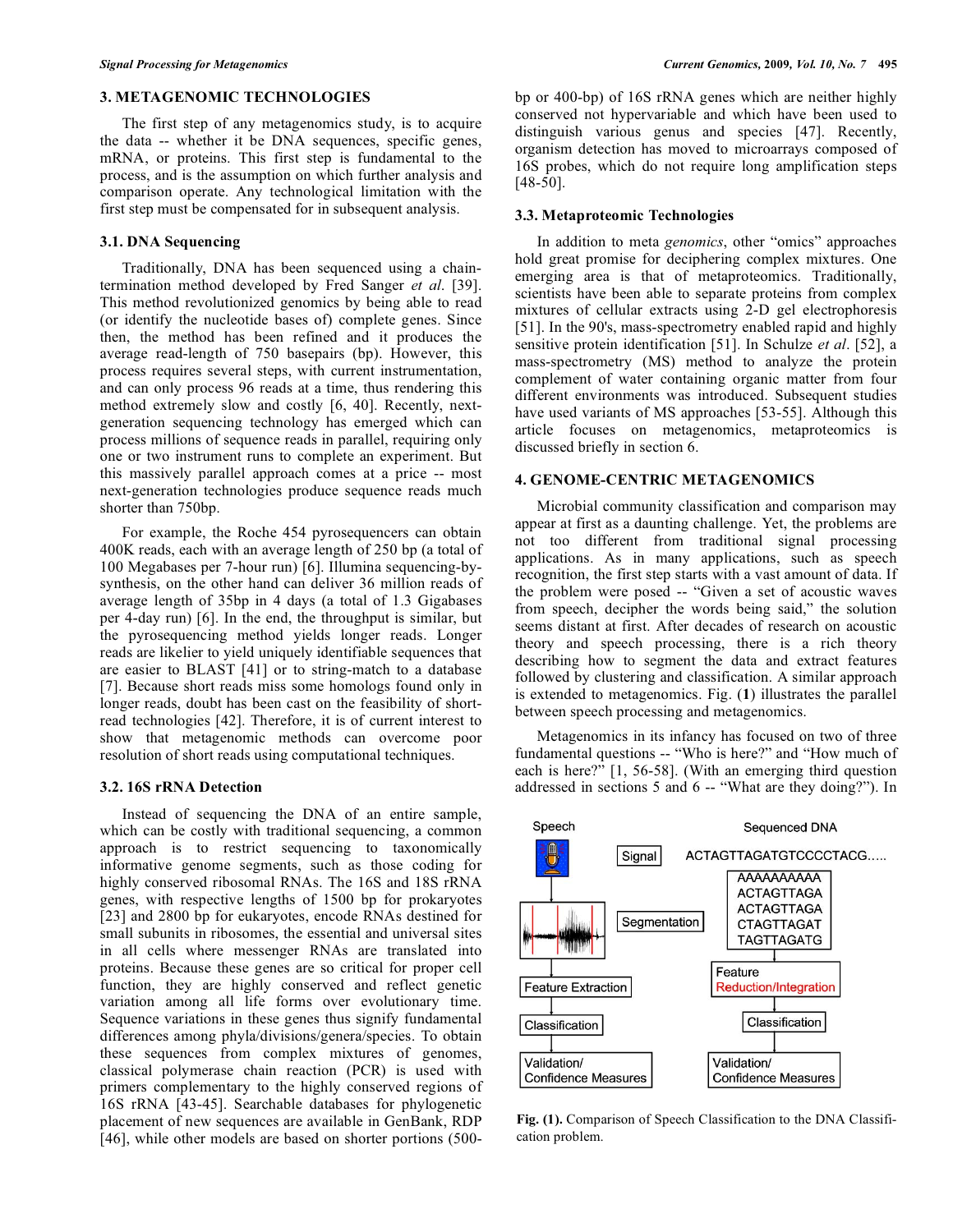early metagenomics project, such as the Venter Institute's Sargasso Sea project and Sorcerer II Global Ocean Expedition, 2 million sequence and 7.7 million reads were collected, respectively [59].

To even answer the "Who is here?" question, the analysis is complicated with a mixture of organisms. Remember, biologists traditionally culture an organism, so this question has not even been considered before. Usually, in singlegenome analysis, DNA reads are all considered to be from the same genome, where each read can be matched to the **one** reference genome, and can therefore be thought as contigs (contiguous fragments) which form a scaffold. But now, in the environment, there are multitudes of genomes from a diversity of organisms, where the amount of each organism varies. Also, each DNA read can be from hundreds of *known* or millions of *unknown* genomes. A given environmental sample will have hundreds of thousands of organisms corresponding to billions, if not trillions, of basepairs -- and some organisms may only compose 0.01% of the sample. For example, it is known that pathogenic bacteria are present in our bodies at all times, but they are competing with healthy bacteria and are present in such small amounts, that it is negligent to our overall health. Usually, when the balance of "bad" to "good" increases, health problems arise. So one major question is -- if we gather a sample from the human gut, and a majority of the bacteria are probiotic *E. Coli*, how can we detect the few that are pathogenic? The near-10 million readers from the Venter expeditions, is just scratching the surface of all the diversity in the sea.

In signal processing, we usually think of capturing information in time -- that if there is a quickly changing (or high-frequency) signal, we need a higher sampling rate to detect it. In metagenomics, the case of sampling (or sequencing) is -- how well do you want to detect the "infrequent" signals/organisms? If one wanted to detect the top-5 organisms in a sample, it would probably be acceptable to undersample the environment because of high-redunancy of abundant organisms; compressive sensing techniques would be valuable here. But if the objective is to determine ALL organisms present, infinite sampling would most likely be needed. Biologists have stated that metagenomics samples can only be sampled and never fully characterized [1], and given prior knowledge about low-diversity, it has been hypothesized that some low-complexity environmental samples would need to be oversampled by  $10 \times$  to get a decent coverage of diversity [1, 42]. But to generalize this mathematically given different environments is still an openproblem, and metagenomics still needs its own Nyquist theorem.

To further quantify this to a metagenomics problem, we can formulate the data types associated with metagenomics. For example, it is well-known that DNA is composed of a discrete, finite alphabet, {*A,T,C,G*} [60], and therefore different discrete, word-like features can be formed. However continuous valued features can be generated from such data, such as the probability/frequency profiles of different *N*-mers. Also, there is the fundamental unit of the "gene", and this can be used as a discrete feature and its frequency can be continuous.

The computational objectives associated with the "Who? How much? and What are they doing?" problems can be broken down into different categories. For the "Who?" question, a current problem is taxa-recognition which would be to classify reads into different hierarchical classes, such as top-level Kingdom, the mid-level Order, or even as specific as the type of strain. The difficulty in going higher and higher resolution, is that in biology the definitions become quite arbitrary and nonlinear on the genome-level. Some biologists are considering more genomic-definitions for defining taxa. The "How much?" problem is associated with the "depth" of the sampling, and obtaining a statistical confidence in the read-classifications. For example, with a particular error rate in classification, can we still say that the amount of reads classified do represent the true representation of a taxa in a sample? The emerging "What are they doing?" question has computational objectives on several different levels -- can individual genes be recognized from reads? This signifies the potential function of a sample. Also, once these genes are recognized, are they associated with pathways [61]? Another area, are what secondary structures are predicted and what genes are actually expressed in sample? -- which now goes into metaproteomic and transciptomics.

To solve the "Which taxa and how much?", there are vast amounts of unlabeled test data; very little labeled data is available to "train" on. Therefore, the genome fragment classification problem can be broken down into a) supervised *vs*. b) unsupervised methods [62].

The computational objective in this problem can be formulated in the following way: Given a feature vector  $\mathbf{x} = [x_1, x_2, ..., x_N]$ , obtained from the raw sequenced DNA, through some feature extraction approach, the learner *L*, is trained to recognize presence of one or more genomes in the set  $G = g_1, g_2, ..., g_M$ . In a supervised problem, the applicable labels for each **x** is available to *L*, whereas in an unsupervised problem *L* is simply asked to determine the clusterings within the data. Since the learner is not guided by the labels of the existing training data, unsupervised clustering is often a much harder problem. Going back to the speaker / speech identification problem: Having prelabeled data from, say 10 speakers, and asking the classifier to recognize each speaker based on the prelabeled data would be the supervised problem, whereas, providing all the data to an algorithm without labels, and telling to cluster the data into as many distinct categories as it finds would be the clustering problem.

The limitation regarding the availability of training data is also closely associated with the dimensionality of the data. When working with HMM for gene recognition, which are only 1000-2000 bp in length, researchers rarely venture past 5-mer feature sizes, but for whole-genome analysis, much greater feature sizes are needed [63, 64]. This poses huge problems for computing pattern recognition algorithms. For example, if one were to use the *N*-mer frequency profiles as features, the length of the feature vector grows very quickly (exponentially) with *N*. While most classifiers can handle feature vectors that are in the hundreds or even thousands of points, when the feature length reaches millions or hundreds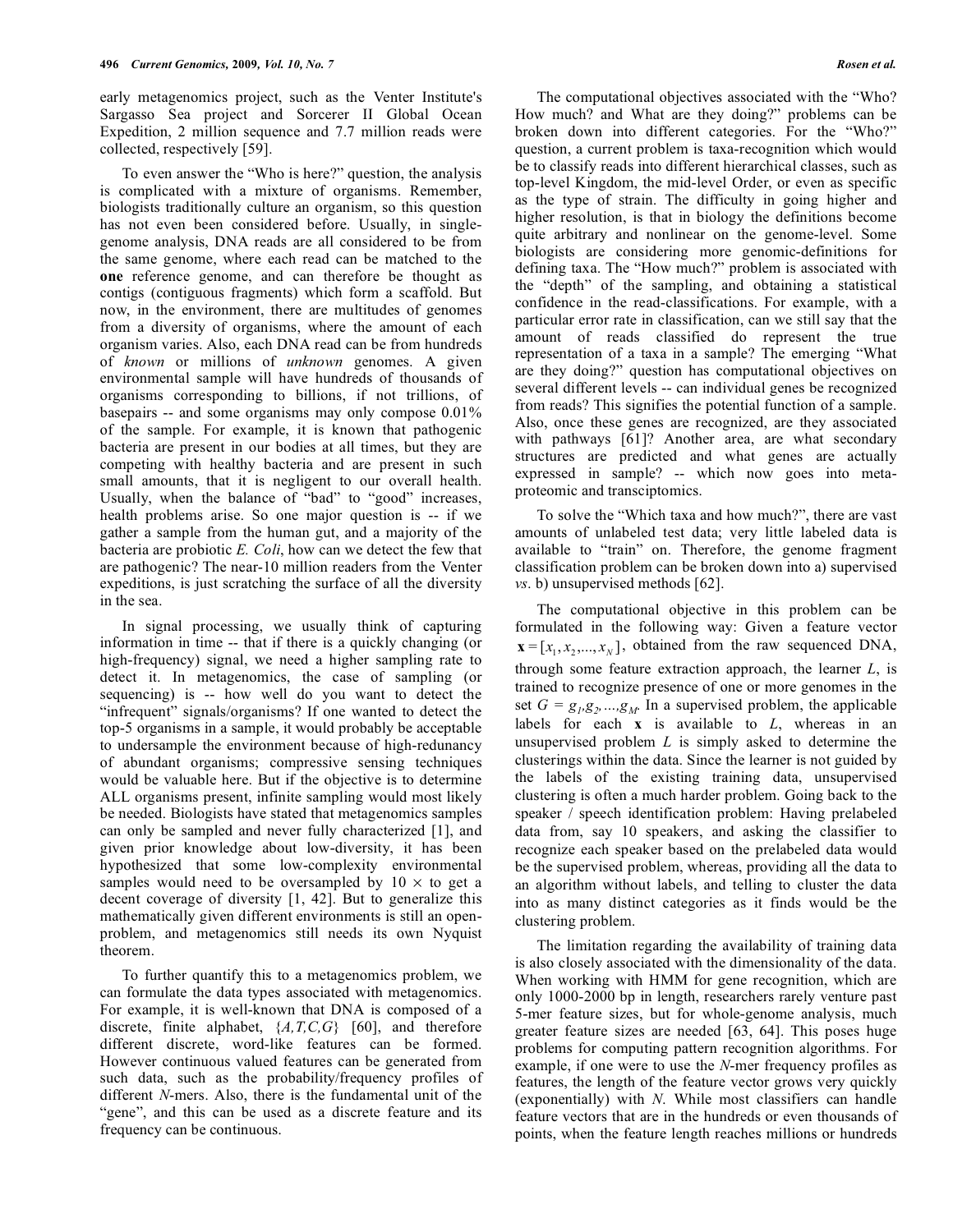of millions  $(4^9, 4^{12},$  etc.), most popular classifiers become infeasible. Classifiers such as MLP, SVMs or other neural networks, that need to solve complex optimization problems (where feature sizes such as  $4^9$ ) are near impossible, while simpler classifiers such as k-nearest neighbor - or even dimensionality reduction approaches (such as PCA) become unfeasible (working with a  $4^{12}$  by  $4^{12}$  matrix).

The problem is complicated more because unlike a standard classification problem, where *L* chooses only one element of *G*, more than one element of *G* may be chosen in the metagenomics problems. This can be true because multiple DNA reads maybe belong to different strains, or closely-related *G*. Also, in the case of horizontally transferred genes, similar sequence can be in unrelated *G*.

## **4.1. Supervised Taxonomic Classification**

Supervised classification methods have traditionally been more popular, since unsupervised methods rely on intrinsic, possibly false, assumptions of the data. The disadvantage of supervised methods is the lack of sufficient data for training. Only a fraction of the species diversity exists in the current databases, and estimating diversity has been seen as unknowable as it is in constant change [65], making supervised approaches difficult to apply. However, as our knowledge of genomes expands, supervised methods hold promise to learn the data that will become available.

In this section, we review several methods in the following table:

results, most metagenomic analysis relies on BLAST [16, 66, 70]. Only recently researchers have begun to analyze and compare the performance of BLAST for metagenomic datasets [42, 74]. Simply classifying genomic fragments based on a best BLAST hit will yield reliable results only if close relatives are available for comparison. While recently published MEGAN software relies on BLAST for analysis, it attempts to address this problem by classifying DNA fragments based on a lowest common ancestor algorithm (LCA) [66]. LCA allows fragments to generalize to a higher branch in the tree and not the nearest neighbor. Mavromatis *et al*. [75] show that homology-based approaches have lower specificity and hence are not very accurate. But, it has been shown that BLASTing all random sequence reads (RSRs) in a sample has comparable performance and can be faster and cheaper than extracting 16S sequences alone [74].

A notably relevant analysis demonstrates the drawbacks of using BLAST to identify short-reads from next-generation technology. For most metagenomics datasets to date, the significant BLAST hits only account for 35% of the sample [42]. Wommack *et al*. [42] take long read metagenomic samples and randomly chooses a shorter read within the larger one. The performance of BLAST nucleotide annotation is compared to BLAST for protein function classification using Clusters of Orthologous Genes (COGs). Short-reads retrieve up to 11% of the sample with correct BLAST hits and significance. They find that short reads tend to miss distantly-related sequences and miss a significant amount of homologs found with long reads. Therefore,

| <b>Features</b>   | <b>Classifier</b>                       | <b>Published Method</b>                  |  |
|-------------------|-----------------------------------------|------------------------------------------|--|
| Homology-based    | Nearest-Neighbor                        | <b>BLAST</b> [41]                        |  |
|                   | Nearest-Neighbor & Last Common Ancestor | MEGAN [66]                               |  |
| Composition-based | Naïve Bayesian                          | Sandberg et al. [67]                     |  |
|                   |                                         | RDP classifier (16S sequences only) [46] |  |
|                   |                                         | Rosen et al. [64]                        |  |
|                   | <b>Support Vector Machines</b>          | PhyloPythia [63]                         |  |

## *4.1.1. Homology-Based Approaches*

Many current approaches align sequenced fragments to known genomes using homology [16, 42, 66, 68-72]. As mentioned in section 3.1, DNA is fragmented during sequencing so that the sequencer can "read" (or call the bases of) a relatively short length of DNA. Usually, the shorter the fragment, the shorter the time it takes to sequence, thereby driving next-generation technology. Short reads are generally not unique, thus yielding ambiguous classifications, and this has cast doubt about their applicability to metagenomics [42, 68, 72]. Therefore, when classifying sequences, an important aspect is to assess methods for these short-reads.

When the Venter Institute first shotgun-sequenced fragments from the Sargasso Sea, the natural first step was to BLAST these sequences against the comprehensive Genbank database [69, 73]. Although, the closest BLAST hit is often not the nearest neighbor [68]. Yet, without questioning the

improving short-read (less than 400bp) taxonomic and functional classification are open problems.

#### *4.1.2. Composition-Based Approaches*

Besides homology, there are many sequence-composition based approaches [46, 63, 64, 67, 76-84]. Compositional approaches use features of length-*N* motifs, or *N* mers, and usually build models based on the motif frequencies of occurrence. Intrinsic compositional structure has been instrumental in gene recognition through Markov models [10] and in tandem repeat detection [60, 85]. In [76-78, 80-84], evolutionary and classification methods are based on di-, tri-, and tetra-nucleotide compositions, which soon lead researchers to look at longer oligos for genomic signatures [79]. Wang *et al*. [46] use a naive Bayes classifier with 8 mers (*N* mers of length 8) for 16S recognition. Researchers have since investigated ranges of different oligo-sized frequencies, with the initial pioneering work and the first naive Bayes implementation by Sandberg *et al*. [67].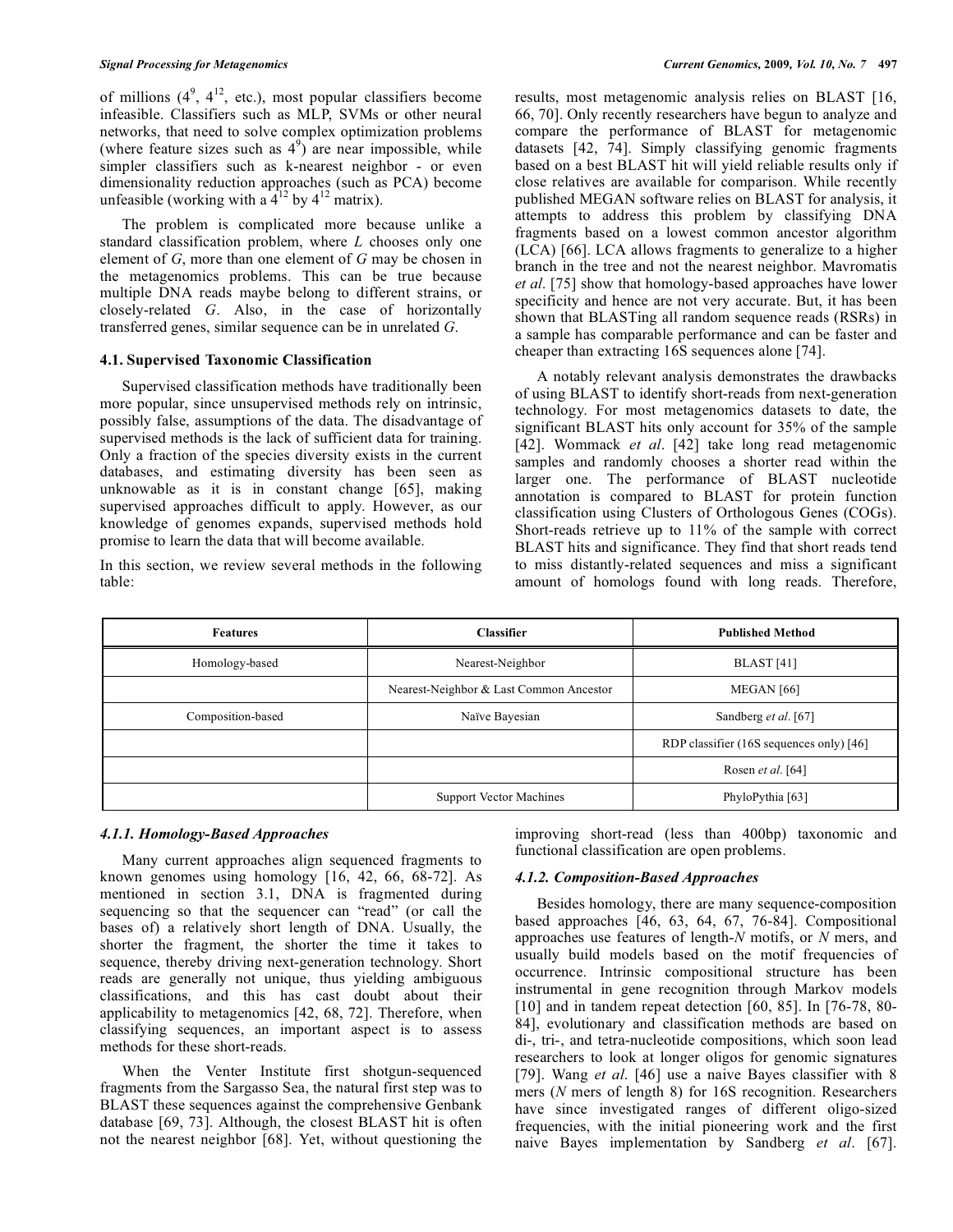McHardy *et al*. [63] found that 5mer and 6mer signatures worked the best for support vector machine (SVM) classification, but they concluded that accurate classification only occurs for read-lengths that are > 1000bp. Sandberg *et al*. were able to obtain over 85% genome-accuracy performance for 400bp fragments using 9mers on a dataset of 28 species. Rosen *et al*. [64] took this further to show that the method can achieve 88% for 500bp fragments, but more impressively, it can achieve 76% for strain-accuracy for 25bp fragments.

Wang *et al*. [46] shows reasonable classification of 16S rRNA sequences while Rosen *et al*.'s [64] technique can use any fragment including reasonable performance on shortsequence reads. Because Manichanh *et al*. [74] shows RSRbased classification is advantageous to 16S, Rosen *et al*.'s approach has its advantages, especially since the approach achieves 76% accuracy for ALL 25bp reads at the strainlevel. Wang *et al*. verifies that with 16S rRNA sequences, one can get 83.2% accuracy (200bp fragments) and 51.5% (50bp) on the genus-level *via* a leave-one-out crossvalidation(CV) test set. For comparison, Rosen *et al*.'s Naïve Bayes classifier (NBC) achieve 95% accuracy for 100bp and 90% accuracy for 25bp fragments on the species-level.

A direct comparison of NBC with BLAST for 25bp fragments is shown in the table:

The 635 completely sequenced microbial genomes, as of Feb. 2008, are still an incomplete representation of extant

datasets, 2-6 genomes per metagenomic sample, the highest error rate was 10%. This approach must now be validated on complex mixtures. In Nasser *et al*. [91], a fuzzy k-means clustering method uses GC-content and different order Markov chains features of two different organisms and genera, which obtains 99% accuracy but still needs to be tested on a more complex mixture. Another promising technique by Li *et al*. uses a similarity-based clustering to form groups that then are matched to known ORFs. Then, a consensus sequence is chosen to represent each family to filter out non-protein-coding ORFs [92]. From this study, 33,000 protein clusters were predicted from the 17.4 million ORFs, and 20% of the predicted ORFs were previously unknown, which might represent novel protein families. While unsupervised clustering techniques remain relatively uncharted territory, these methods hold promise for discovering new organisms and genes in metagenomics datasets.

# **4.3. Methods for Constructing Environmental Community Trees**

Each environmental community is composed of a different phylogenetic composition, and there are many different methods for constructing its phylogenetic tree [93]. Generally, each method used for tree construction will lead to a different conclusion of the taxonomy of the organisms under study. However, there is nature's ground truth for the taxonomy of the organisms. Therefore, researchers may

| <b>Taxonomic-level Accuracy</b>        | <b>BLAST</b>     | <b>NBC</b>       |
|----------------------------------------|------------------|------------------|
| Strain (635 genome training data only) | 66%              | 76%              |
| Species (77 strains, 5-fold CV)        | $89.2\% + 1.9\%$ | $90.2\% + 1.2\%$ |
| Genera (216 strains, 5-fold CV)        | $86.0\% + 3.5\%$ | $66.3\% + 6.3\%$ |

diversity, as the microbial sequencing projects grow exponentially. Metagenomic data will produce a significant set of sequences that cannot be assigned to any known taxon, and the question arises how to estimate the number of unknown species. Huson *et al*. show that anywhere between 10% and 90% of all reads may fail to produce any hits [66].

#### **4.2. Unsupervised Taxonomic Classification**

Unsupervised techniques are usually based on a clustering method, although information-theoretic and textmining measures have been used [86, 87]. Recognizing that BLAST can only identify a fraction of reads in metagenomics data, clustering has been a natural step [88]. It has been recognized that supervised methods may be insufficient to represent all the extremely diverse microbial genomes. Recently, new methods have emerged to expand the power of unsupervised clustering [89-92]. Chan *et al*. [89] uses Self-organizing maps (SOM) and Growing-SOM (GSOM), which group items based on an adaptive filter learning model, to cluster 1kb to 10kb sequences. Another promising technique is Compostbin, which clusters 6 mer feature vectors (4096 features) of reads based on principal component analysis, and then iteratively segments the data based on a semi-supervised algorithm. On low-complexity

employ several models for tree construction for a given set of data. From these multiple phylogenetic trees they attempt to arrive at a consensus of the environment under study [94]. Therefore when performing a comparative metagenomic analysis we are motivated to construct a phylogenetic tree for each environment.

Most phylogenetic reconstruction is based on short subunit 16S rRNA sequences. Operational taxonomic units (OTUs) at the species level are distinguished when the sequences vary more than 3% [95], whereas a genus-level OTU should not have more than 7% sequence variance [96]. Over 200,000 16S rRNA sequences have been collected over the years, which are being used to construct a universal tree [97]. Although extracting and comparing 16S rRNA sequences is the standard way to classify a sample's contents, it is not without its problems. If PCR (polymerase chain reaction) is used, not all rRNA genes amplify equally well with the same "universal" primers. Also, multiple, nonidentical copies exist in various organisms and may lead to overrepresentation of species.

Accurate taxonomic studies for the family and phylum are now within grasp using next-generation sequencing technology [98]. While this technology is not sufficient to sequence the generally accepted 500 bp 16S rRNA sequence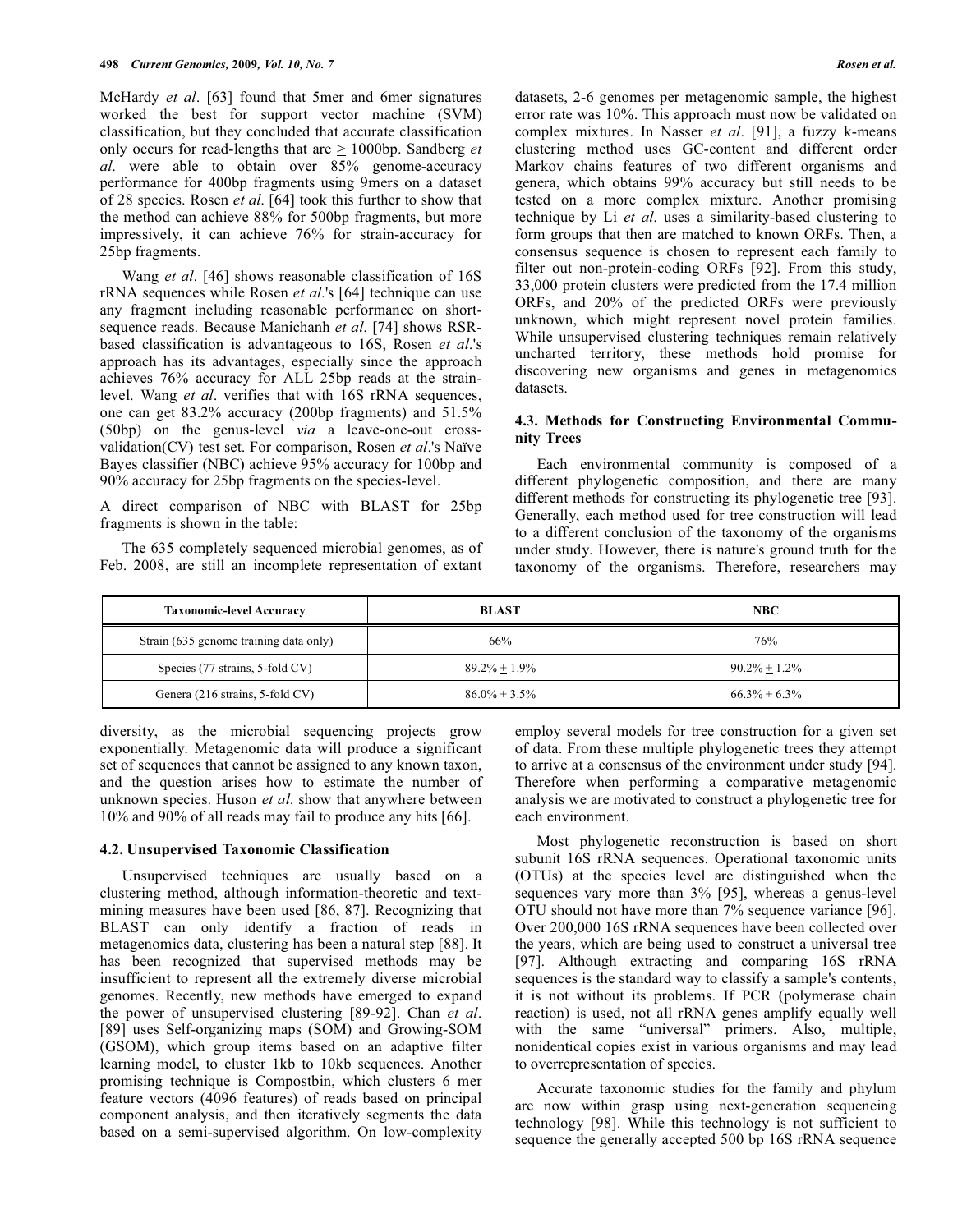for genus and species studies, there is a 400 bp model on the horizon [47]. Also, devices that are capable of sequencing the entire 16S rRNA gene may be available in the near future [33].

Regardless of the sequencing technology used, taxonomists can begin classifying an organism using various analytical statistical tools. Numerous researchers have developed software tools both to aid in the alignment of sequences and tools for developing phylogenetic (evolutionary) trees, all of which can be utilized for taxonomic purposes. Many of these have been incorporated into software packages and source code and are offered online. Some are proprietary and are available for purchase; however, the vast majorities are available for free.

Often, a researcher needs to compare two pieces of genetic information between two different organisms. Currently, a common technique is to align two sequences before any phylogeny can be inferred. The function of sequence alignment between two primary sequences of DNA, RNA or proteins is to determine regions of similarity between the two samples that may identify a structural or evolutionary relationship [99]. Once a relationship has been determined, an evolutionary tree may be constructed.

The software packages highlighted in this section are:

compares the sequences against known databases. The Clustal algorithm attempts to align the sequences in query that are most-closely related to one-another to build a representative profile of the family of sequences [106]. Using dynamic programming the basic alignment algorithm consists of three main stages: a) all pairs of sequences are aligned separately in order to calculate a distance matrix giving the divergence of each pair of sequences, b) a guide tree is calculated typically using the Neighbor-Joining method from the distance matrix and c) finally, sequences are progressively aligned according to the branching order in the guide tree.

# *4.3.2. Inferring Phylogenies*

Generally, a phylogenetic tree is created for taxonomic purposes. Each organism on this evolutionary tree represents a node in which these descendants can be traced back to a common ancestor. To build a tree, a researcher first needs to have a file of aligned sequences such as the output files from an alignment method. These files would then be input to various software packages that have been developed for inferring phylogenies to generate the evolutionary tree. The most frequently cited phylogeny packages include PAUP\* [102], MrBayes [103], Phylip [104], annd MEGA [101]. A new tool that builds and compares trees from metagenomics datasets is UniFrac [105].

| <b>Purpose</b>         | <b>Tool</b>             | Algorithm                                                           | Access                | Cost  | Website                                                                                        |
|------------------------|-------------------------|---------------------------------------------------------------------|-----------------------|-------|------------------------------------------------------------------------------------------------|
| Sequence<br>Alignment  | <b>BLAST</b> [41]       | Local alignment; similar to<br>Smith-Waterman                       | Server:<br>Executable | Free  | *http://blast.ncbi.nlm.nih.gov/Blast.cgi<br>*http://www.ncbi.nlm.nih.gov/ blast/download.shtml |
|                        | Clustal [100]           | Global alignment; distance<br>matrix, neighbor-joining              | Server:<br>Executable | Free  | *http://www.ebi.ac.uk/clustalw/<br>*ftp://ftp.ebi.ac.uk/pub/software/clustalw2/                |
| Phylogeny<br>Inference | <b>MEGA [101]</b>       | Graphical Clustal;<br>Parsimony, neighbor-<br>joining, UPGMA        | Executable            | Free  | http://www.megasoftware.net                                                                    |
|                        | PAUP* [102]             | Maximum Parsimony                                                   | Executable            | \$100 | http://paup.csit.fsu.edu/downl.html                                                            |
|                        | <b>MrBayes</b><br>[103] | Bayesian inference                                                  | Executable            | Free  | http://mrbayes.csit.fsu.edu                                                                    |
|                        | Phylip $[104]$          | Parsimony, distance matrix,<br>bootstrapping, maximum<br>likelihood | Executable            | Free  | http://evolution.genetics.washington<br>.edu/phylip.html                                       |
|                        | UniFrac $[105]$         | UniFrac distance metric;<br>P-test                                  | Server                | Free  | http://bmf.colorado.edu/unifrac                                                                |

# *4.3.1. Sequence Alignment*

In addition to pairwise alignment methods, Smith-Waterman and BLAST [41], multiple alignment methods can be used to compare multiple sequences at a time and be used for phylogenetic tree construction. The tradeoff is speed and accuracy where global alignment generally takes longer to compare than local, but has great accuracy. Unlike BLAST which uses local alignment, Clustal [100] performs sequence alignment globally, which may be more accurate. However, Clustal should not be used when multiple sequences are entered that do not share common ancestry. This type of alignment is better suited for BLAST, since BLAST

Parsimony is the classical method for building trees using a non-parametric statistical method. Both PAUP\* and Phylip utilize this algorithm. Parsimony searches for minimum length trees, i.e. trees that require the least evolutionary change to explain the set of aligned sequences describing them. Additionally, many clustering methods are used as an alternative to parsimony, such as neighbor-joining, Bayesian inference, and UPGMA [107]. MrBayes's use of this approach allows the user to compare heterogeneous data sets consisting of morphological data, nucleotides and proteins in a single analysis. Phylip also invokes maximum likelihood methods and bootstrapping to assign confidence levels to the tree. It is difficult to compare algorithms because taxonomy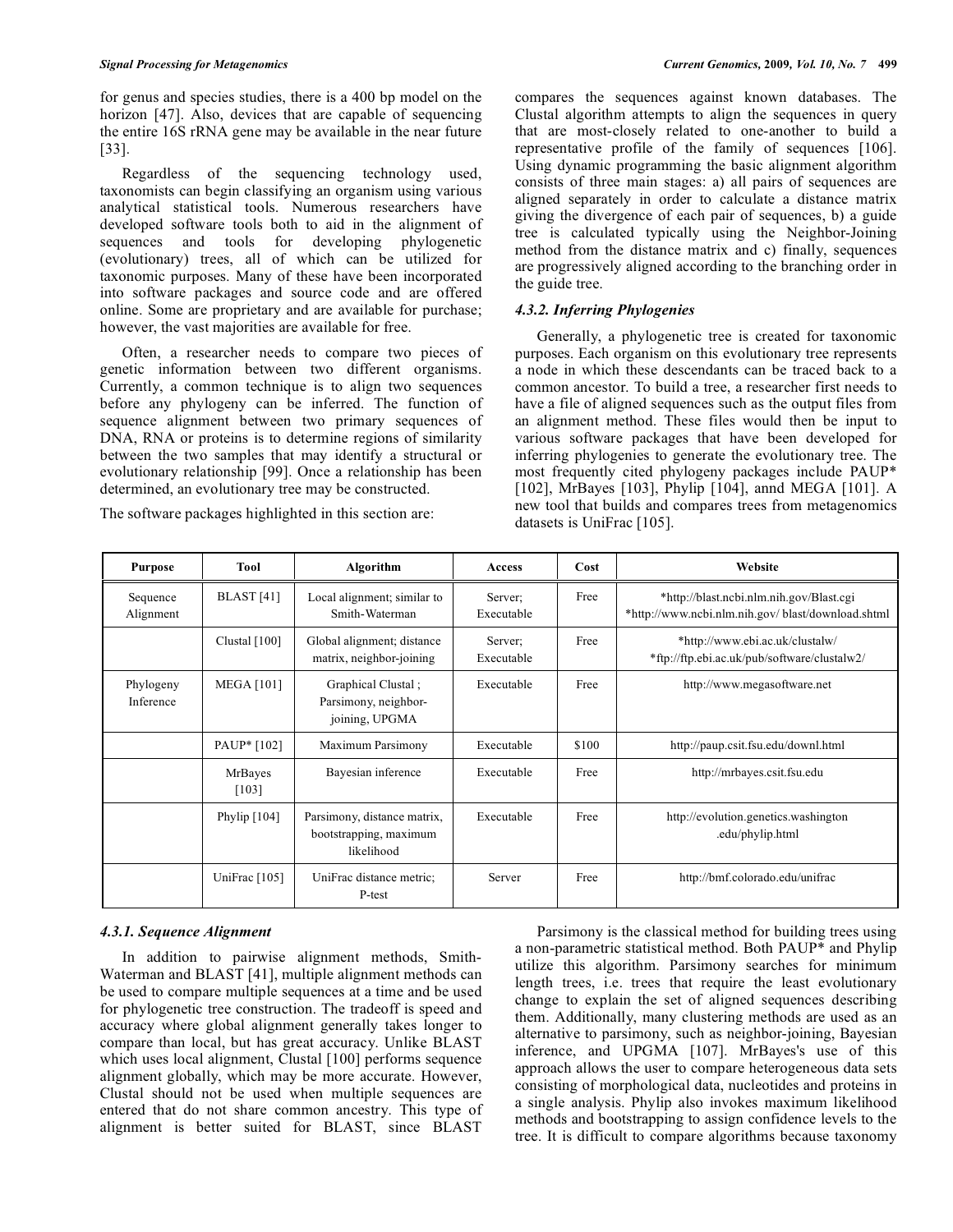is constantly changing, and each is used on a different dataset. In addition to parsimony, neighbor-joining, UPGMA and Bayesian inference also have widespread use.

Other methods that use maximum likelihood (ML) method have been well established for phylogenetic tree reconstruction [108-110]. The objective is to maximize the likelihood of the mutation rates between different sequences while simultaneously estimating the tree topology [111]. The evolution between the sequences may be modeled by a discrete-state continuous-time Markov process on a phylogenetic tree. The substitution matrix determines the Markov process. This matrix may be estimated using the expectation maximization algorithm described in [110]. Another substitution model such as Jukes-Cantor may be chosen [112]. The ML method is advantageous in that it provides robustness against incorrect parameter selection in the underlying substitution model [111]. However, model selection is a critical component in a ML phylogenetic analysis and should be carefully considered as the resulting phylogenetic tree could change depending on the model [111, 113]. For large data sets it is computationally expensive to search for the ML phylogenetic tree. Therefore, additional methods such as neighbor-joining are employed to expedite the analysis [110, 114].

There are tools available that enable researchers to compare multiple environmental community trees in a phylogenetic context. UniFrac was developed to analyze significant differences between these multiple environments [105]. To accomplish this it implements the UniFrac significance test and the ubiquitous statistical P-test [115]. Once a researcher has found that there may be a significant difference between two or more environments they can perform a lineage-specific analysis which is also integrated in UniFrac. Using the G-test, a method similar to the chisquared test for goodness of fit, the tool determines whether particular lineages within a global phylogenetic tree (consisting of all the environments in the comparative analysis) are abundant with sequences from a particular environment [116]. Thus environments may be clustered with respect to consisting of a particular lineage. With Unifrac, it has been shown that humans living in different geographic locations have distinct gut microbiomes.

# **4.4. Microarrays for Organism Detection**

Microarrays, DNA chips composed of spots (wells that contain probes), are printed with DNA probes that hybridize with complementary DNA sequences [117]. The probes are short and are designed to unique identify target DNA/RNA sequences. A common use is for the detection of mRNA and gene expression. However, recently, this technology has been extended for organism detection in a given environment, e.g. air, soil or water [118-121]. The traditional caveat of microarrays is cross-hybridization, but it is hypothesized that grouping and compressed sensing methods can minimize and actually leverage information from this biochemical phenomenon [118]. Currently, a large number of probes (and therefore spots) are needed to detect a vast amount of organisms. Therefore, the goal of group-testing and compressed sensing microarrays (CSM) is to reduce the number of spots needed and cost of these devices.

Group testing design was extended by Schliep *et al*. [122] and applied to cover each target with a certain number of probes to allow identification of several targets simultaneously, while using a reasonably small total number of probes. In group testing, a potential group is specified by a probe which hybridizes to a set of target sequences. For instance, a potential target group only exists if there is a probe that binds to all - and exclusively those - sequences in the target. Probe selection for group testing is achieved by an algorithm known as SEPARATE, developed by Schliep *et al*., which avoids cross-hybridization between targets. This method has its disadvantages. For instance, Schliep *et al*. mentioned that out of 19 of the 679 sequences chosen, they were unable to find any suitable oligos demonstrating that the algorithm may fail to find suitable probes. Therefore, microarray target detection can be improved.

In recent years, compressed sensing in signal processing has promised to overcome the lack-of-satisfactory probes from group testing by using fewer probes for organism identification. The essential idea of compressive sensing (or sampling) is that an inherently sparse signal can be recovered by using far fewer measurements than what is typically needed by Shannon's law. Current CSM (compressed sensing microrray) designs focus on: 1) sensing organisms through unique DNA pattern identifiers, rather than single DNA sequences per organism [118], and 2) leveraging crosshybridization properties of DNA sequences as useful side information for genetic identification [118, 120], and 3) using multiple probes per spot so that the number of spots is significantly fewer than the number of organisms [121].

The compressive sensing DNA microarray is a type of group testing. In CSMs, however, organisms are being grouped according to their DNA sequence similarity. Such groupings are obtained by using the Cluster of Orthologous Genes website (COGs), which organizes prokaryote and unicellular eukaryotes into groups according to the similarity of their protein sequences [118]. Sheikh *et al*. [118] extracted probe candidates from the shortest genes in a group of organisms, thus restricting the full search space and not yielding the optimal probe candidates. Yok *et al*. [120] have introduced an alternative compressive sensing probe picking algorithm, which consider all possible hybridization affinities and chooses the best group identifier probe among all possible probe candidates from all the members of a group [120].

## **5. GENE-CENTRIC METAGENOMICS: FUNC-TIONAL CLASSIFICATION OF SAMPLES**

Beyond asking "who" and "how many," the next question is "What are they (the microbial communities) doing?" By using high-resolution community-wide genomic information, we can describe the composition, function, and emergent properties of integrated microbial communities more accurately. Such analyses might distinguish the characteristics associated with environmentally-robust bacterial communities from those that allow pathogens in certain habitats.

In fact, several recent gene-centric studies have focused on comparative metagenomics to investigate whether distinct commonalities and/or differences can be observed in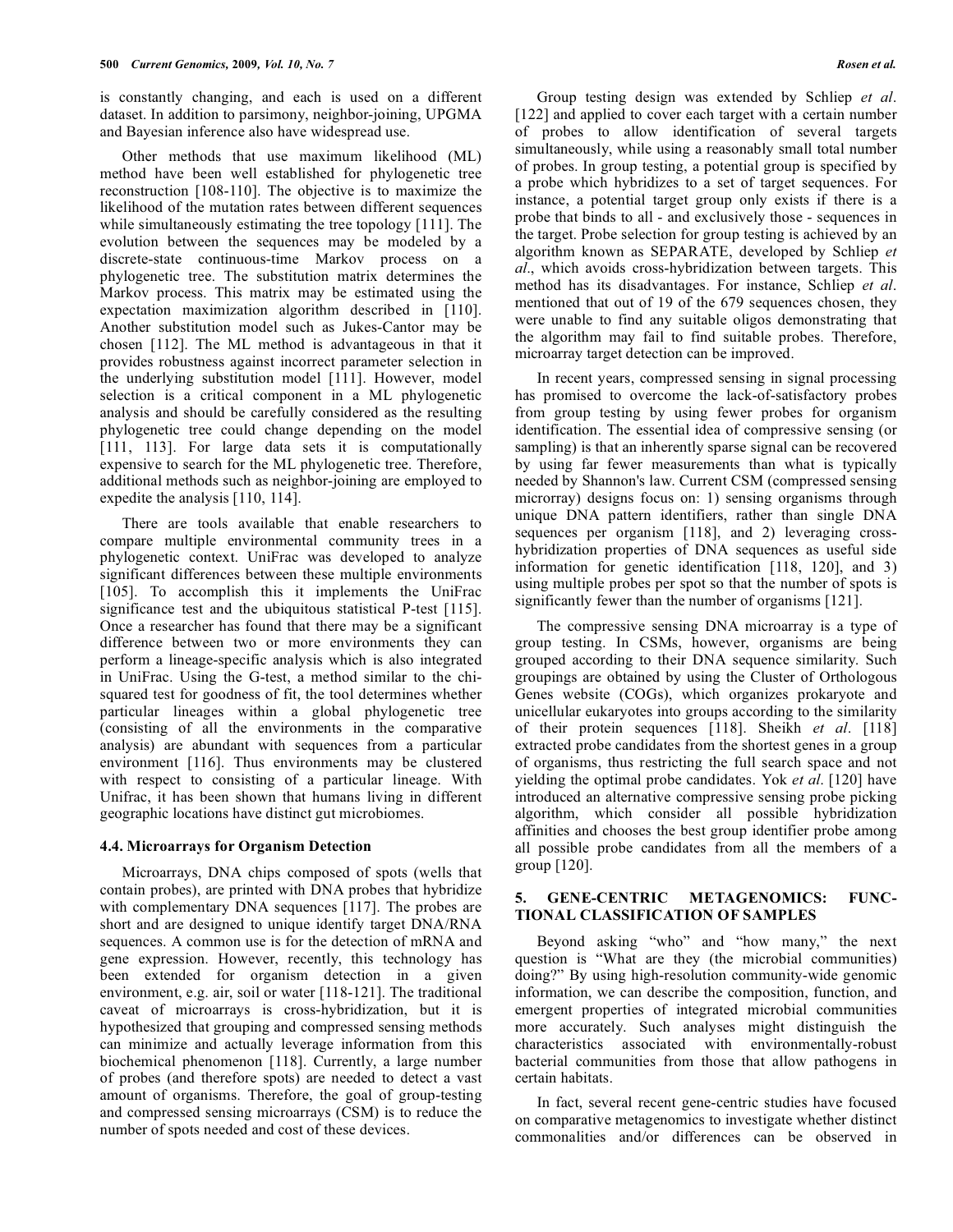microbial communities that can be attributed to their habitat or physical environment. The consensus opinion of these studies indicate that there is a strong correlation between the communities and the habitat in which they live, whether the environment is soil, marine or the human gut. Tringe *et al*. (2005)'s seminal work [23], for example, compared samples from agricultural soil, deep-sea whale-fall carcasess, the Sargasso Sea and the acid mine drainage environments. Using a clustering based approach, they showed that profiles of the microbial communities from each environment clustered with those of others in the same community, and concluded that "functional profile of a community is influenced by its environment." Similar comparative analyses have also shown the existence of "functional anchors in complex microbial communities" of the human gut [123], or that while some rare members of the soil bacterial community were closely related to abundant taxonomic groups, a significant portion of the "rare biosphere showed evolutionarily distinct lineages at various taxonomic cutoffs" [124]. Fierer *et al*. [22, 125] compared the diversities, richness and evenness of four major microbial taxa, (bacteria, archaea, fungi, and viruses), in prairie, desert, and rainforest soils, concluding that all communities display local as well as global diversity. The same group also showed that bacterial diversity was unrelated to physical features (such as temperature) that typically predict plant and animal diversity, however, the diversity and richness of soil bacterial communities does differ by ecosystem type. Allison *et al*. investigated whether microbial community composition is resistant, resilient, or functionally redundant in response to different environmental disturbances (and concluded that they are not) [126]. On the other hand, Kurokawa et al. showed that gut microbiota from unweaned infants were simple with a higher variation in taxonomic and gene composition, while those from adults and weaned children were more complex with a higher functional uniformity regardless of age or sex [14]. De Long *et al*. compared microbial communities from the ocean's surface to near-sea floor depths, which showed "vertical zonation of taxonomic groups," suggesting "depthvariable community trends in carbon and energy metabolism," among other interactions [127].

While the aforementioned studies established that there is a relationship between functions of communities and their habitats, a separate line of work tried to determine exactly what those functions are. An important first step to discern function is to find the regions of DNA which encode for proteins. Early gene finding methods focused on finding Open Reading Frames in DNA sequence. An Open Reading Frame is generally defined as a sequence of DNA that begins with a start codon and ends with one of the stop codons. Many methods have been developed for locating ORFs within a DNA sequence, including simply locating start and stop codons, as in the NCBI ORF finder tool [128]. This simple method, however, only gives us ORFs but does not indicate which regions actually encode proteins. Methods such as GENIE [129], GENSCAN [130], GENEMARK [10], GLIMMER [131], not only look for regions with start and stop codons but also predict whether the region in question has a chance of actually encoding for a protein. GENIE uses a generalized HMM to give a gene model of a DNA sequence [129].

GeneMark [10] or GLIMMER [131] can be used to predict protein coding regions in prokaryotic organisms. It scores coding regions by creating an HMM with 9 hidden states. GLIMMER, on the other hand, improves on GeneMark by using interpolated Markov models (IMMs) with varying orders (instead of the fixed 5th order HMM used by GeneMark) [131]. Specifically, Glimmer uses models ranging from 1st through 8th order and combines three periodic-nonhomogeneous Markov models in the IMM to predict protein coding regions. In metagenomic samples however, most bacteria and their genes have not been previously sequenced, resulting in little training data being available for these training-reliant methods. Thus a set of new methods must be developed in order to perform gene finding on previously uncultured environmental samples.

#### **5.1. Towards Functional Metagenomics**

## *5.1.1. Metagene [132]*

MetaGene is a utility that seeks to make use of existing packages on the web to analyze predicted gene features. MetaGene uses a large set of prokaryotic genes in Genbank [133] to create a training set, and runs in two stages. First, all ORFs are extracted from the data and are scored according to their base compositions and lengths. Partial ORFs are only extracted if they encompass the entire sequence being analyzed, or if they appear at the very end of a sequence. The second stage uses these scores, as well as the distances of neighboring ORFs, to find an optimal combination of ORFs. Metagene's computes its scores using log-odds ratios on such features as di-codon frequency, ORF length distributions, distance distributions from an annotated start codon to the nearest start codon and frequencies of orientations and orientation dependent distances of neighboring ORFs [132]. MetaGene was first tested on whole bacterial genomes and compared to GeneMark, which unlike MetaGene, uses CG% to estimate codon frequencies and distance distributions and performed comparably for the bacterial and archaeal genomes analyzed in the test. On the other hand, while performing well on long shotgun sequences, no performance analysis is shown for shorter reads, and there has been no significant investigation for hypothetical gene regions identified by GeneMark. Therefore, the feasibility of this approach for finding novel genes is currently unknown.

# *5.1.2. Harrington et al. [134]*

While MetaGene shows promising results when known genes are used as a training set, it only evaluates regions based on simple criteria and it has no ability to predict function. Harrington *et al*. propose an approach that analyzes ORFs to infer function from the proteins these regions coded for [134]. Harrington *et al*.'s method was evaluated on Genbank as well as other functional databases such as KEGG [135], COG [136], UniRef [137], SMART [138], and Pfam [139]. Specifically, Harrington *et al*. use these databases to find gene regions inside environmental samples with high similarity, or in the domain or gene neighborhood as existing protein sequences. The approach allows categorizing the ORFs as being in the domain of known proteins even though many of the bacteria in these environmental samples have never been cultured. This means that the ORF regions with little or no similarity to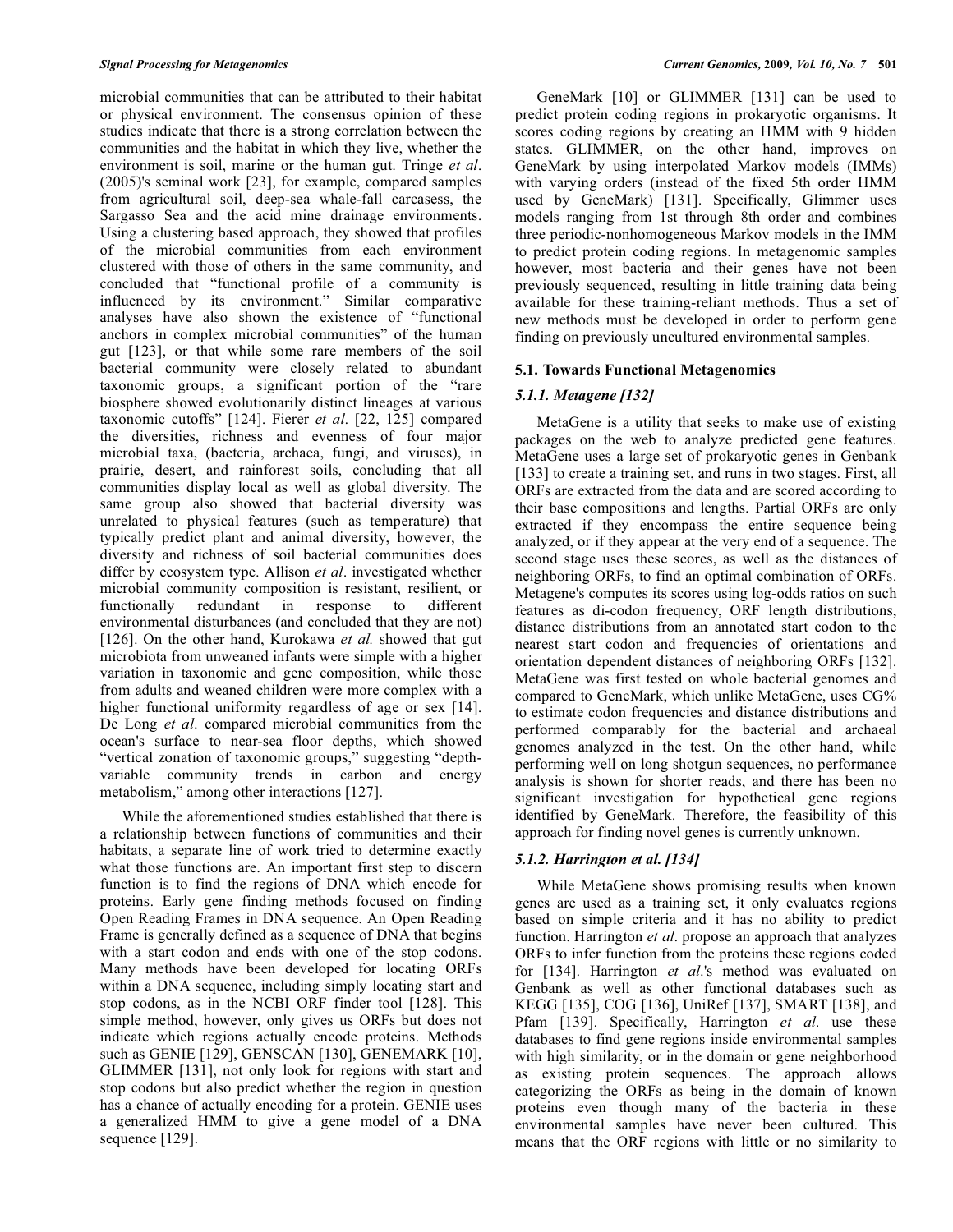known sequences may be inferred as being in the same family or domain as a group of known proteins. By using a combination of functional and sequence similarity along with genomic neighborhood, Harrington *et al*. were able to infer function for 76% of the ORFs found in four different environmental samples. Previous to this study, function was only predicted for 27%-48% of the ORFs in three different wale fall carcasses [134]. It should be noted, however, this method has only been demonstrated to work on longer sequence reads.

#### *5.1.3. Yooseph's Incremental Clustering [140]*

Clustering approaches can also find gene regions and identify their functions. One such method uses known protein families and sequences as inputs to identify protein coding regions, and cluster the data based on their function [140]. This method was compared to MetaGene and was found that a large portion of the identified regions overlapped. Of those regions that did not overlap, only 4% of the MetaGene predictions had matches to Pfam models, as opposed to 21% with the clustering method. Yooseph's method was also shown to have high specificity, though its sensitivity in detecting a gene is dependent on the representation of existing protein clusters in the organisms' neighbors (taxonomic).

# *5.1.4. Hoff et al. [141]*

Many of the aforementiond methods have difficulties dealing with shorter fragment lengths produced by pyrosequencing. To address this issue, Hoff *et al*. developed a two-stage machine learning approach to gene prediction that analyzed performance for fragments ranging in size from 100bp to 2000bp. First, linear discriminants are used to extract features from identified ORFs. Incomplete ORFs are permitted as many ORFs could be fragmented due to pyrosequencing. The features extracted are monocodon and dicodon usage, translation initiation sites, ORF sequence length, and CG content. In stage 2, these features are used to build a multilayer perceptron (MLP) neural network for binary ORF classification (coding or non-coding). The trained MLP then determines the final coding candidates. The authors note their results to be similar to MetaGene, and conclude that their method's ability to have high prediction specificity complements MetaGene's high sensitivity. Therefore, they recommend a combination of the two methods for gene finding in metagenomic samples [141].

The method's benefit is that it directly addresses relatively short fragments. It does not however attempt to infer the function of any of the predicted genes or to group those genes based on their potential to have the same function. This could potentially be addressed by combining this approach with that of Harrington's [134].

## *5.1.5. Dinsdale et al. [142]*

Dinsdale *et al.* looked at the possibility that different environments may have different metabolic profiles [142], which was tested using canonical discriminant analysis (CDA). Also known as multiple discriminant analysis or discriminant factor analysis, CDA seeks to classify cases into three or more categories using dummy categorical variables as predictors. The authors wished to find metabolic

functions (the variables in CDA) that would distinguish different organisms. Samples were sequenced using pyrosequencing and were compared to functional genes in the SEED platform (http://www.theseed.org) using BLASTX with an E-value  $\leq 0.0001$ . In order to perform the CDA the sequences were grouped according to their SEED classification. CDA builds a model for each membership in each group and calculates a discriminant value for each metagenomic fragment (sample). CDA is advantageous because it can identify which variables best separate the groups, analyze those variables only, and discard the rest. The CDA was performed on 15 million sequences from 45 microbiomes and 42 viromes. Most of the variance between the different environments (79.8% of the combined microbiome and 69.9% of the virome) was explained in this analysis, showing that metagenomes are highly predictive of metabolic potential within an ecosystem. In contrast, a recent analysis of 16S rRNA genes from multiple environments only explained about 10% of the variance [143], which suggests that taxa alone is not sufficient, but metabolic function is also needed to distinguish different ecosystems.

#### *5.1.6. Krause et al. [144]*

In order to overcome the short-read limitation of nextgeneration sequencing, Krause *et al*. follow a four-stage approach: First, a BLAST search divides the sequence into six reading frames. BLAST searches are conducted on the amino acid level where each hit is associated with a specific reading frame in the contig. BLAST hits are filtered to retain those indicating the presence of a coding sequence. In stage two, combined scores are calculated which indicate the coding potential of each nucleotide in a contig. The sequence of each reading frame is compared with all the database matches that were generated from the BLAST search prior. The number of synonymous substitutions for each match is used as a positive score with non-synonymous substitutions counting as negative scores. The scores for each position and reading frame are stored in a matrix giving a position specific score that the contig is coding (or non-coding) in one of the six reading frames. In stage three, this matrix is used within a dynamic programming based optimization algorithm to find an optimal path. Finally, in stage four, postprocessing combines predictions from previous steps and identifies frame shifts. This algorithm is computationally expensive due to the dynamic programming, but it achieves good success and is able to quickly process the large number of sequences generated by 454 pyrosequencing.

# **6. BIOMOLECULAR DYNAMICS IN MICROBIAL COMMUNITIES**

The main thrust of our review is the analysis of DNA sequence data. However, characterizing the organisms and genes present in a metagenomic sample only tells us the "parts list" of the organisms within the microbial community. Under different environmental conditions and stresses -- such as the presence of toxins or changing nutrient levels -- different parts will be expressed as needed for the organisms within the community to adapt and grow. Furthermore, while sequences that are identified as hypothetical genes based on homology analysis may be found within a metagenome sequence, they may contain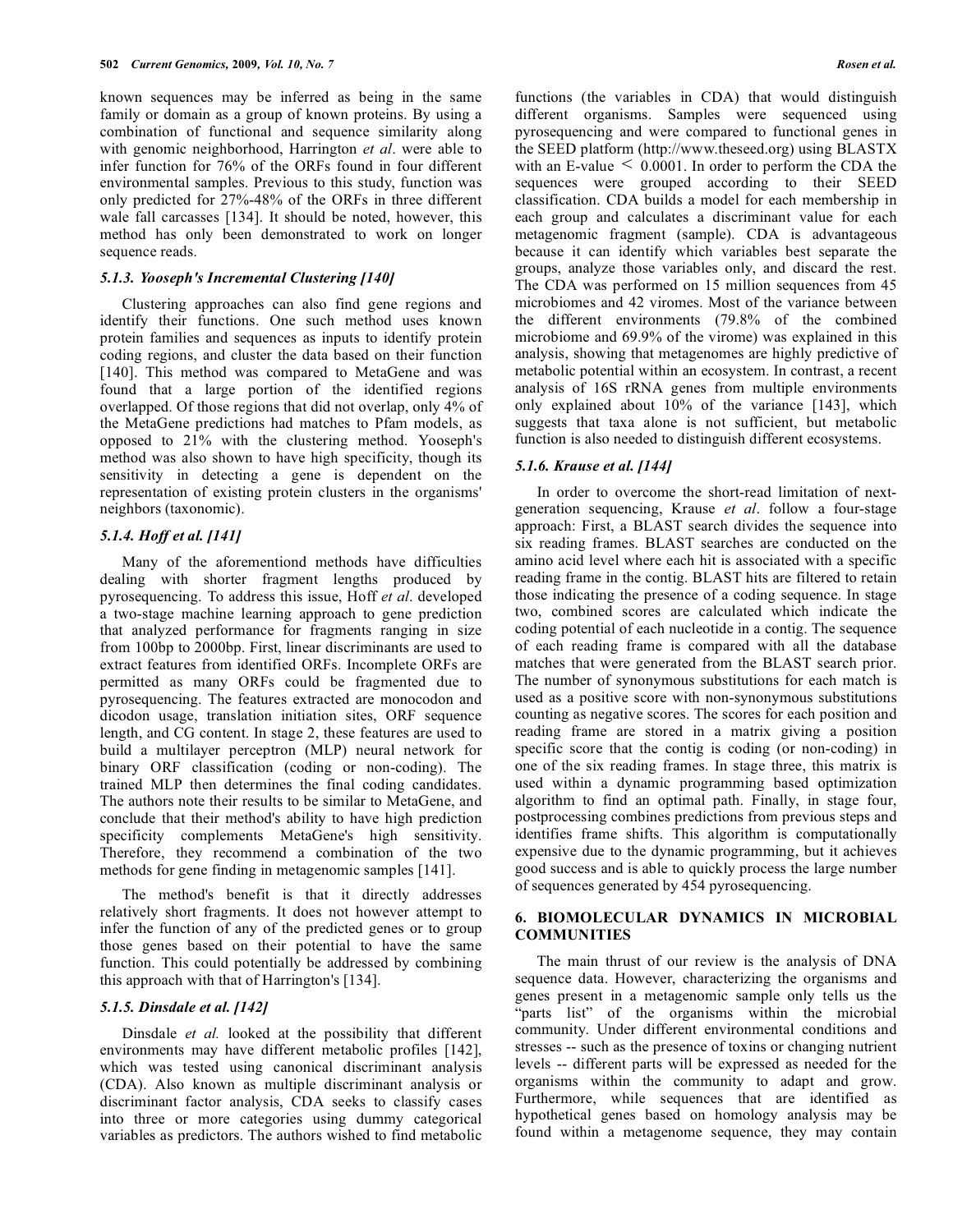mutations or be otherwise non-functional within the microbes that are present in the community. Thus, after sequencing the DNA of a microbial community, we need to understand how the community behaves by identifying what genes are expressed and produce proteins that perform cellular functions. To do so, biological researchers are taking advantage of "post-genome" technologies [117] that were initially developed to analyze the molecular behavior at the level of mRNA molecules transcribed from genes, proteins that are translated from mRNA, and other molecules that are significant for cellular functions. While our review emphasizes signal processing methods applied to metagenome data, we will briefly discuss new applications of technologies to elucidate the dynamics of biomolecular networks that respond to environmental changes: specifically, changing the expression of genes, the level of proteins that are produced, and the levels of metabolites (small molecules) that change with the activity of metabolic pathways within microbial cells.

#### **6.1. Metatranscriptomics**

Functional genomics is the high-throughput generation of data for the expression of genes in cells. Gene expression is the transcription of DNA to produce mRNA, which goes on to form the template for protein generation. There has been substantial work done on developing platforms to mRNA levels expressed from the whole genome from cells of single organisms. These techniques can be applied to multiple organisms in a community as reviewed in [145], but with an increase in the necessary complexity. One approach is to extend microarrays, which typically have oligonucleotide probes that can identify the presence of mRNA expressed from each gene of a genome. This can be done by developing a microarray that has probes for genes from multiple genomes, such as was done in [146] for the study of 4 microbial species cultured together. However, this strategy requires knowing *a priori* what organisms will be present in a sample or else selecting only a few organisms within a community to study. As an alternative, a microarray can be developed to analyze genes within a set of functional pathways, such as those involved in contaminant degradation [147]. In this strategy, microarrays are designed with probes that recognize regions of these genes that are highly conserved between species [148]. Consequently, the expression of genes with these functions can be detected from many different organisms (including those with unknown organisms). This kind of microarray was recently used to compare gene expression in samples from different ecological niches of Antarctic soil [149].

In general, the microarray platform is limited by the increased cost of adding increased number of probes, as well as the potential for cross-hybridization noise when trying to differentiate between the expression of genes with highly similar sequences. Another strategy that has been employed is high-throughput DNA sequencing technologies employed for metagenomics studies, such as pyrosequencing technology. The mRNA expressed by a microbial community can be isolated and chemically copied to form a complementary DNA strand, which can then be sequenced. This approach has been recently used to analyze gene expression in oceanic samples [150, 151]. Notably, at least 99.9% of the RNA was found to be mRNA expressed from genes, as opposed to ribosomal RNA. Furthermore, in both studies, they found many more genes in the mRNA complement then in a simultaneous sequencing of the DNA isolated from the sample, including approximately 50% of previously unknown genes found by [151].

Like metagenomic DNA sequences, functional metagenomic mRNA data sets represent a large-scale analysis problem. Previous studies have demonstrated the efficacy of signal processing methods for the analysis of gene expression data for single organisms, as reviewed in [152, 153]. These methods include single value decomposition for identifying groups of genes that are expressed under different stimuli [154], unsupervised clustering methods [155], and other pattern recognition methods reviewed in [156]. The analysis and interpretation of gene expression data is still an area of ongoing research. It is reasonable to expect that metagenomic samples will pose new challenges, since many more genes are present in data sets, e.g., 330 million base pairs and potentially  $10<sup>5</sup>$  genes found by [150].

#### **6.2. Metaproteomics**

While the mRNA expression of genes drives changes in protein levels under different environmental conditions and stimuli, protein expression dynamics are further regulated by different rates of degradation, post-translational modifications, etc. that cannot be measured with functional metagenomics. The high-throughput measurement of protein expression within a microbial community is called *metaproteomics*, and has been reviewed in [51, 157]. One of the initial studies, which used mass spectrometry (MS)-based proteomics along with metagenomic DNA sequencing, studied a low complexity biofilm from underground mine sites [158]. Further examples of MS-based metaproteomics include the analysis of samples from chlorobenzenecontaminated sites [55], studying uncontaminated soil samples cultured in the presence of cadmium to measure the temporal response of a community to a controlled stimulus [54], and the analysis of a bioreactor used to optimize sludges for phosphorus removal [159]. Besides studying biomolecular dynamics, metaproteomics can also be used to complement the identification of genes and genomes within a community, through directly sequencing peptides (protein fragments) found in samples in an initial MS analysis. This was integrated with DNA sequencing to characterize previously unknown proteins in [55], as well as to distinguish between the expression of proteins from related organisms that differed by as little as a single amino acid in [160] -- a difference so small that sequence analysis would be unable to distinguish the genes that code for them.

As with functional genomics, signal processing methods are critical for the analysis of metaproteomic data. Unlike gene expression data, proteomics data does not cleanly identify the levels of individual proteins. Rather, the mass spectrum of protein fragments is obtained, and peaks are correlated with a database to identify individual proteins. Clustering and other statistical signal processing approaches to this problem are reviewed in [161, 162]. A specific analysis of statistical classification, including various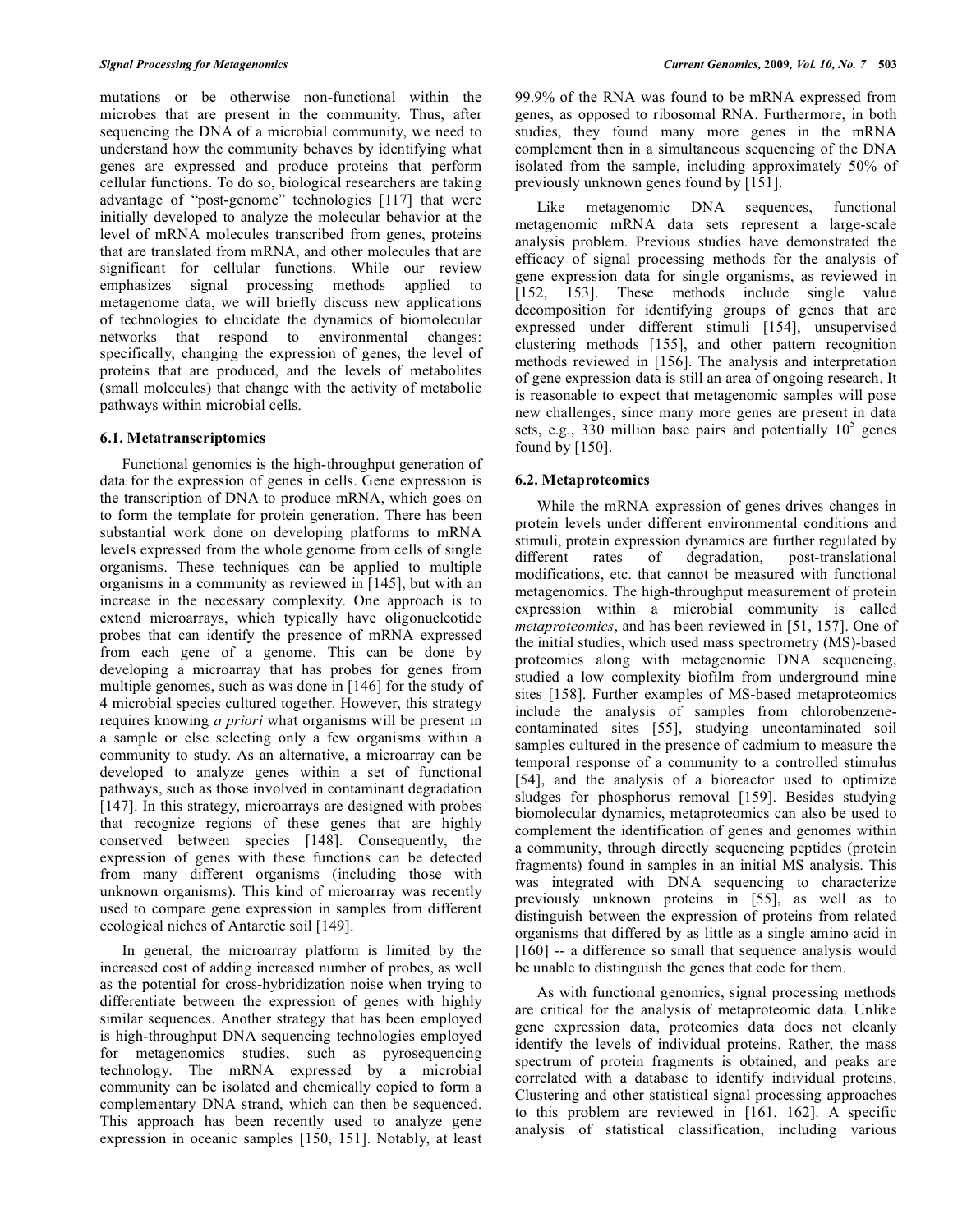

**Fig. (2).** The first metagenomics dataset was shotgun, *via* the Sanger method, sequenced in 2003. Since then, pyrosequencing is now being used to gain cheaper and highly parallel reads. The timeline illustrates some metagenomics datasets that have been sequenced to date and is a subset of all the projects that are completed [40].

methods based on univariate statistics and principle components analysis, has been reported on representative data sets [163]. Other work has described the use of support vector machines for protein identification and classification [164], as well as the use of FFT for data noise reduction followed by Bayesian clustering on reconstructed data sets to identify proteomic differences between samples [165]. Machine learning methods for proteomics are reviewed in [166], including the application of peak clustering and wavelet-based methods for mass spectrum pre-processing, and the use of classifier methods for identifying proteins that change under different conditions.

#### **6.3. Meta-Metabolomics**

The principal activity of a microbial cell is to metabolize nutrients and generate energy required to survive and grow. The enzymatic reactions for metabolism are structured in metabolic pathways and networks within a cell. Metabolism in a microbial community is interactive -- the products of metabolism from one species may enhance or inhibit metabolic pathways in other species. And, in a community hosted with a multicellular organism, such as the microbial community in the human gut, metabolic pathways within bacterial cells may interact with pathways within host cells. Changes in the activity of metabolic pathways is reflected by changes in the levels of small molecules that are the substrates and intermediates of enzymatic pathways. The levels of many metabolites can be measured simultaneously through nuclear magnetic resonance (NMR) spectroscopy, reviewed in [167] or by liquid chromatography separation followed by mass spectrometry to identify metabolites by their masses and charge levels, reviewed in [168]. Notably, these *metabolomic* (also known as *metabonomic* in some literature) technologies are inherently "meta-metabolomic" --

measurements of metabolites in a sample from mammalian blood or urine, for example, will reflect the contributions of both the host metabolic pathways as well as those of microbial communities colonizing it.

## **7. METAGENOMICS DATABASES, TOOLS, AND BENCHMARKING**

One of the first extensive metagenomics datasets was published in 2004 by the Craig Venter Institute, which composes approximately 2 million reads, averaging 818 bp per read, sampled at 7 different sites in the Sargasso Sea [69, 169]. Sargasso sea analysis countered traditional views that the salty Sargasso Sea is nutrient poor and showed that reads aligned to a diversity of life.

Subsequently, many projects have been sequenced and are publicly available (see Fig. **2** for a history). After the Human Gut Microbiome dataset [170] was released in 2006, the NIH (National Institute of Health) made the human microbiome a part of its roadmap initiatives in 2007 [12, 171]. In 2007, the Department of Energy's Joint Genome Intiative (DOE/JGI) had sequenced about 50% of the metagenomics projects including various soil microbiomes, human, mouse, and termite gut samples, and also airborne samples [172, 173]. San Diego State University's SCUMS (SDSU Center for Universal Microbial Sequencing) contains samples from coral reefs, Soudan mine, human lungs, etc. [174]. In 2007, microbes were isolated from the human mouth that come from a previously unknown phylum, TM7 [175]. Because of horizontal gene transfer and possible contamination, some of the genes aligned to the Leptotrichia species. Thus, while it was intended as a single cell genome sequencing project, the result is considered a metagenomic dataset [176].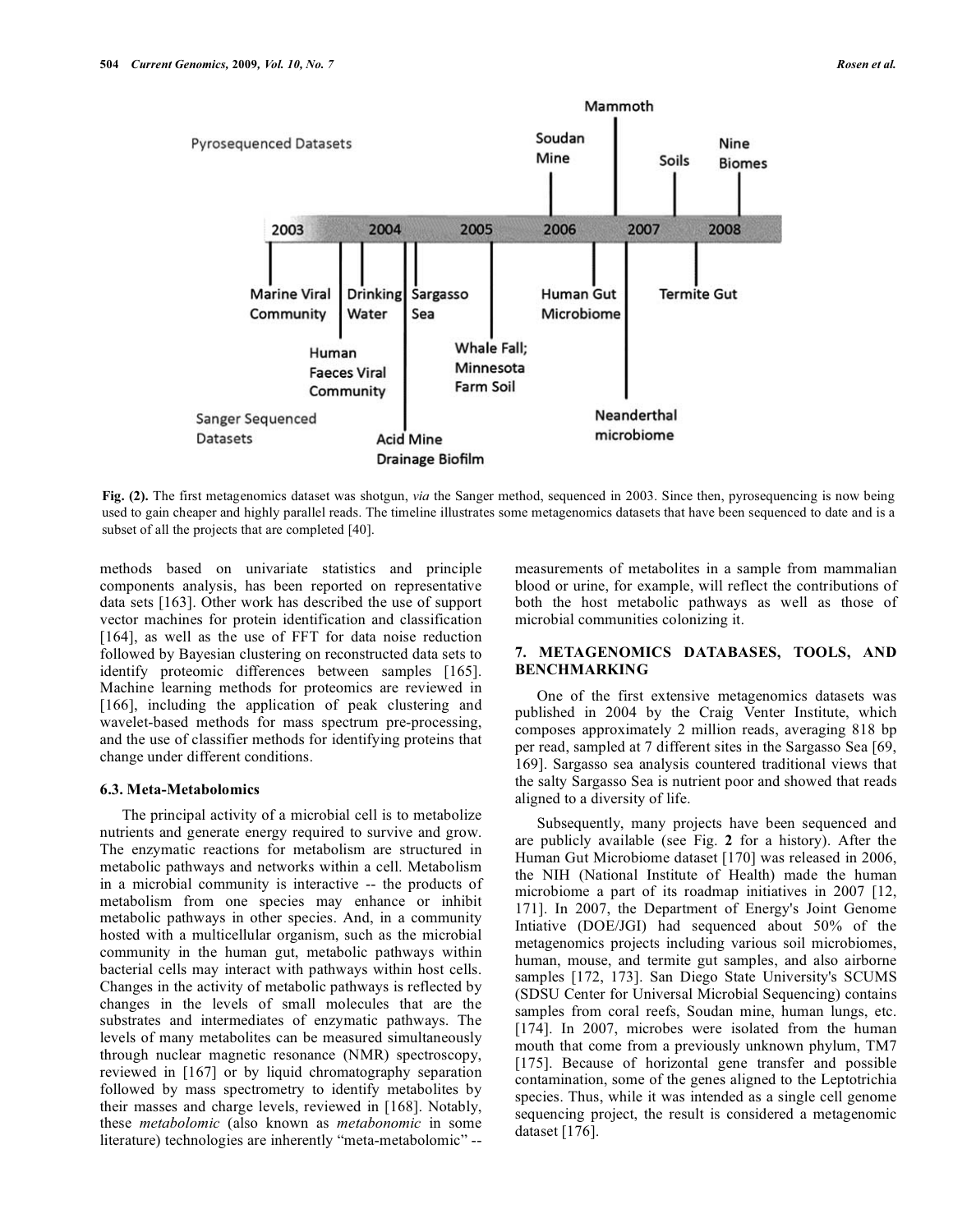Some of the databases online provide their own tools for analysis. Two of such online services are CAMERA (Community Cyberinfrastructure for Advanced Marine Microbial Ecology Research and Analysis) [177, 178] and the MG-RAST (Meta Genome Rapid Annotation using Subsystem Technology) [179] server. Much of CAMERA's tools are visualizations of the BLAST hits of the reads. The tools included in RAST are annotation, phylogeny, metabolic reconstruction and visual comparison tools.

With the vast amount of data becoming available and published, researchers are calling for a standardization process to register new projects, tools, and other publications [180]. There is also contamination present in some of the metagenomics datasets such as in the Sargasso Sea dataset [181]. Also, metagenomic datasets contain many unknown phyla, genera, and species. If a standardized metagenomics dataset is designed to simulate training and test data, computational tools can use such a dataset to benchmark and compare their performance for known and unknown organisms. The first such attempt at simulating metagenomic data has been released and is called MetaSim [182].

# **8. FUTURE APPLICATIONS**

As metagenomic approaches become more feasible and cost-effective, we stand to gain a large amount of sequence data from previously uncultured and uncharacterized microbes. The expected influx of these data will undoubtedly shed a great deal of insight into the bacterial phylogeny, enabling us to study the evolution of many novel lineages that live in complex communities within previously understudied environments. Two applications that are of interest are health diagnosis and food security that we present in this section.

#### **8.1. Correlation of Metagenome to Function for Obesity**

As metagenomics and metaproteomics advance, the pivotal process in the field will be to merge the two and infer collective function from the interactions of multitudes of microbial species. One important example applies to human health in a recent study by Turnbaugh and colleagues [183]. Using a combination of 454 and Sanger sequencing, the authors sequenced the metagenome of lean and obese mouse littermates. After performing a functional annotation of the sequenced fragments, genes were classified into distinct functional categories. The relative abundances of sequences from these categories were then compared between lean and obese siblings to identify differences in the genomic signatures of their distal gut communities. Strikingly, their analyses illustrated that gut microbes from obese mice were enriched for genes encoding enzymes that metabolize "indigestible" polysaccharides. Combined with experimental evidence from caloric measurements of mouse feces, this indicated that the gut bacteria of obese mice are better able to extract energy from their hosts' diets, providing a plausible means by which bacteria could promote obesity. Accordingly, Turnbaugh and colleagues demonstrated that the addition of "obese" microbial communities to germ free mice did indeed lead to an increase in body fat.

Several observations reveal that these findings have direct implications for obesity in human populations. First,

analyses of 16S rRNA sequences reveal that bacteria from the phylum Firmicutes are more abundant in the guts of both obese mice and humans compared to the guts of their lean conspecific counterparts [11, 184]. Second, and conversely, bacteria from the phylum Bacteroidetes were less abundant in the guts of obese mice and humans compared to the guts of lean individuals [11, 184]. Third, and most importantly, human weight loss was correlated with a concomitant decrease in Firmicute bacteria and a corresponding increase in the proportion of "healthy" Bacteroidetes [11]. So combined, these findings implicate bacteria as playing a direct role in human obesity, identifying novel targets in the fight against this growing epidemic.

# **8.2. Food Security**

An example of a future linkage between metagenomics and function is soil microbial community assessment for agricultural decision making and food security. The presence in soils of specific plant pathogens, pests, growth inhibitors, and nutrient imbalances can interfere to unknown degrees with the production of desired crops. The absence in soils of specific plant symbionts or root associates, on the other hand, can also limit crop productivity. Soil metagenomics offers the means to diagnose functional capabilities of microbial communities for optimizing agricultural production on arable lands, the supply of which is becoming more limited in the face of a rapidly growing global population. Unbeknownst to us today, soils may not be providing optimal yields due to the lack of microbial assemblages needed for improved plant growth or disease resistance, despite provision of adequate fertilizers and appropriate cultivation practices. Moreover, current agricultural practices, such as fertilization with animal manures or municipal biosolids, may foster the establishment of soil microbial communities that pose food safety threats by serving as reservoirs for emerging pathogens or by facilitating exchange of antibiotic resistance genes among microorganisms [27]. Thus insights from linking metagenomics and function can help improve the safety and sustainability of our food supply.

Greater understanding of microbial communities and the factors that drive their compositions will be key in engineering better human health, food security, and environmental quality. While still at an early stage, these findings highlight the utility of metagenomics in studies of human disease, soil productivity, and ecosystem services, while also revealing a new-found ability to elucidate and compare genomic signatures of natural bacterial communities.

# **REFERENCES**

- [1] Handelsman, J. *Committee on metagenomics: challenges and functional applications*. The National Academies Press: **2007**.
- [2] Swanson, M. S.; Hammer, B. K. Legionella pneumophila pathogesesis: a fateful journey from amoebae to macrophages. *Annu. Rev. Microbiol.,* **2000**, *54*, 567-613.
- [3] Han, Y. W.; Shen, T.; Chung, P.; Buhimschi, I. A.; Buhimschi, C. S. Uncultivated bacteria as etiologic agents of intra-amniotic inflammation leading to preterm birth. *J. Clin. Microbiol.,* **2009**, *47*, 38-47.
- [4] Aas, J. A.; Paster, B. J.; Stokes, L. N.; Olsen, I.; Dewhirst, F. E. Defining the normal bacterial flora of the oral cavity. *J. Clin. Microbiol.,* **2005**, *43*, 5721-5732.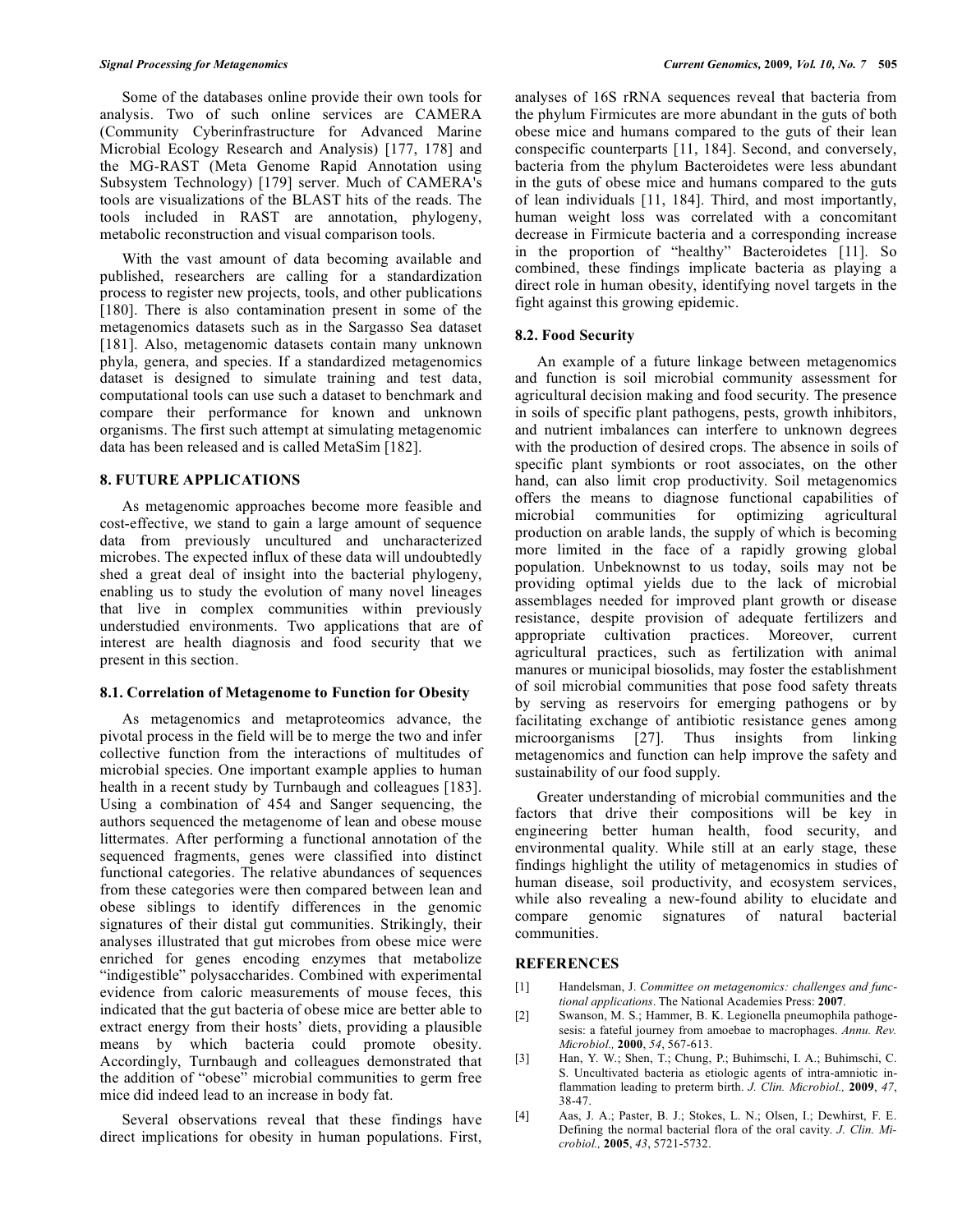- [5] Amann, R. I.; Ludwig, W.; Schleifer, K. H. Phylogenetic identification and in situ detection of individual microbial cells without cultivation. *Microbiol. Rev.,* **1995**, *59*, 143-169.
- [6] Mardis, E. R. The impact of next-generation sequencing technology on genetics. *Els. Trends Genet.,* **2008**, *24*(3), 142-149.
- [7] Pop, M.; Salzberg, S. L. Bioinformatics challenges of new sequencing technology. *Trends Genet.,* **2008**, *24*(3), 142-149.
- [8] Sequencing the microbial soup. *Nat. Struct. Mol. Biol.,* **2008**, *15*(2), 177-182.
- [9] Bohannon, J. Microbial ecology. Confusing kinships. *Science,* **2008**, *320*(5879), 1031-1033.
- [10] Lukashin, A.V.; Borodovsky, M. GeneMark.hmm: new solutions for gene finding. *Nucleic Acids Res.,* **1997**, *26*(4), 1107-1115.
- [11] Ley, R.E.; Turnbaugh, P.; Klein, S.; Gordon, J. I. Microbial ecology: Human gut microbes associated with obesity. *Nature,* **2006**, *444*, 1022-1023.
- [12] Turnbaugh, P. J.; Ley, R. E.; Hamady, M.; Fraser-Liggett, C. M.; Knight, R.; Gordon, J. I. The human microbiome project. *Nature,* **2007**, *449*, 804-810.
- [13] Gill, S. R.; Pop, M.; DeBoy, R. T.; Eckburg, P. B.; Turnbaugh, P. J.; Samuel, B. S.; Gordon, J. I.; Relman, D. A.; Fraser-Liggett, C. M.; Nelson, K. E. Metagenomic analysis of the human distal gut microbiome. *Science,* **2006**, *312*(5778), 1355-1359.
- [14] Kurokawa, K.; Itoh, T.; Kuwahara, T.; Oshima, K.; Toh, H.; Toyoda, A.; Takami, H.; Morita, H.; Sharma, V. K.; Srivastava, T. P.; Taylor, T. D.; Noguchi, H.; Mori, H.; Ogura, Y.; Ehrlich, D. S.; Itoh, K.; Takagi, T.; Sakaki, Y.; Hayashi, T.; Hattori, M. Comparative metagenomics revealed commonly enriched gene sets in human gut microbiomes. *DNA Res.,* **2007**, *14*(4), 169-181.
- [15] Frank, D. N.; Pace, N. R. Gastrointestinal microbiology enters the metagenomics era. *Curr. Opin. Gastroenterol.,* **2008**, *24*(1), 4-10.
- [16] Andersson, A.; Lindberg, M.; Jakobsson, H.; Backhed, F.; Nyren, P.; Engstrand, L. Comparative analysis of human gut microbiota by barcoded pyrosequencing. *PLoS ONE,* **2008**, *3*(7), e2836.
- [17] Corby, P. M.; Lyons-Weiler, J.; Bretz, W. A.; Hart, T. C.; Aas, J. A.; Boumenna, T.; Goss, J.; Corby, A. L.; Junior, H. M.; Weyant, R. J.; Paster, B. J. Microbial risk indicators of early childhood caries. *J. Clin. Microbiol.,* **2005**, *43*(11), 5753-5759.
- [18] Faveri, M.; Mayer, M. P.; Feres, M.; de Figueiredo, L. C.; Dewhirst, F. E.; Paster, B. J. Microbiological diversity of generalized aggressive periodontitis by 16S rRNA clonal analysis. *Oral Microbiol. Immunol.,* **2008**, *23*(2), 112-118.
- [19] Grice, E. A.; Kong, H. H.; Renaud, G.; Young, A. C.; Program, N. C. S.; Bouffard, G. G.; Blakesley, R. W.; Wolfsberg, T. G.; Turner, M. L.; Segre, J. A. A diversity profile of the human skin microbiota. *Genome Res.,* **2008**, *18*, 1043-1050.
- [20] Sundquist, A.; Bigdeli, S.; Jalili, R.; Druzin, M. L.; Waller, S.; Pullen, K. M.; El-Sayed, Y.; Taslimi, M. M.; Batzoglou, S.; Ronaghi, M. Bacterial flora-typing with targeted, chip-based Pyrosequencing. *BMC Microbiol.,* **2007**, *7,* 108.
- [21] Noordin, K.; Kamin, S. The Effect of probiotic mouthrinse on plaque and gingival inflammation. *Ann. Dent.,* **2007**, *14* (1).
- [22] Fierer, N.; Breitbart, M.; Nulton, J.; Salamon, P.; Lozupone, C.; Jones, R.; Robeson, M.; Edwards, R. A.; Felts, B.; Rayhawk, S.; Knight, R.; Rohwer, F.; Jackson, R. B. Metagenomic and smallsubunit rRNA analyses reveal the genetic diversity of bacteria, archaea, fungi, and viruses in soil. *Appl. Environ. Microbiol.,* **2007**, *73*(21), 7059-7066.
- [23] Tringe, S. G.; von Mering, C.; Kobayashi, A.; Salamov, A. A.; Chen, K.; Chang, H. W.; Podar, M.; Short, J. M.; Mathur, E. J.; Detter, J. C.; Bork, P.; Hugenholtz, P.; Rubin, E. M. Comparative metagenomics of microbial communities. *Science,* **2005**, *308* (5721), 554-557.
- [24] Nielsen, M. N.; Winding, A. *Microorganisms as indicators of soil health*; 388; National Environmental Research Institute: Denmark, **2002**.
- [25] van Elsas, J. D.; Speksnijder, A. J.; van Overbeek, L. S. A procedure for the metagenomic exploration of disease-suppressive soils. *J. Microbiol. Meth.,* **2008**, *75*, 515-522.
- [26] Eyers, L. Environmental genomics: exploring the unmined richness of microbes to degrade xenobiotics. *Appl. Microbiol. Biotech.,* **2004**, *66*, 123-130.
- [27] Demaneche, S.; David, M. M.; Navarro, E.; Simonet, P.; Vogel, T. M. Evaluation of functional gene enrichment in a soil metagenomic clone library. *J. Microbiol. Meth.,* **2009**, *76*, 105-107.
- [28] Fitch, J. P.; Raber, E.; Imbro, D. R. Technology challenges in responding to biological or chemical attacks in the civilian sector. *Science,* **2003**, *302*(5649), 1350-1354.
- [29] Enserink, M. The Anthrax Case: From Spores to a Suspect. *ScienceNOW Daily News* **2008**.
- [30] Enserink, M.; Bhattacharjee, Y. Scientists seek answers, ponder future after anthrax case suicide. *Science,* **2008**, *321*(5890), 754- 755.
- [31] Blow, M. J.; Zhang, T.; Woyke, T.; Speller, C. F.; Krivoshapkin, A.; Yang, D. Y.; Derevianko, A.; Rubin, E. M. Identification of ancient remains through genomic sequencing. *Genome Res.,* **2008**, *18*, 1347-1353.
- [32] Ho, S. Y. W.; Heupink, T. H.; Rambaut, A.; Shapiro, B. Bayesian estimation of sequence damage in ancient DNA. *Mol. Bio. Evol.,* **2007**, *24*(6), 1416-1422.
- [33] Margulies, M.; Egholm, M.; Altman, W. E.; Attiya, S.; Bader, J. S.; Bemben, L. A.; Berka, J.; Braverman, M. S.; Chen, Y. J.; Chen, Z.; Dewell, S. B.; Du, L.; Fierro, J. M.; Gomes, X. V.; Godwin, B. C.; He, W.; Helgesen, S.; Ho, C. H.; Irzyk, G. P.; Jando, S. C.; Alenquer, M. L.; Jarvie, T. P.; Jirage, K. B.; Kim, J. B.; Knight, J. R.; Lanza, J. R.; Leamon, J. H.; Lefkowitz, S. M.; Lei, M.; Li, J.; Lohman, K. L.; Lu, H.; Makhijani, V. B.; McDade, K. E.; McKenna, M. P.; Myers, E. W.; Nickerson, E.; Nobile, J. R.; Plant, R.; Puc, B. P.; Ronan, M. T.; Roth, G. T.; Sarkis, G. J.; Simons, J. F.; Simpson, J. W.; Srinivasan, M.; Tartaro, K. R.; Tomasz, A.; Vogt, K. A.; Volkmer, G. A.; Wang, S. H.; Wang, Y.; Weiner, M. P.; Yu, P.; Begley, R. F.; Rothberg, J. M. Genome sequencing in microfabricated high-density picolitre reactors. *Nature,* **2005**, *437*, 376-380.
- [34] Poinar, H. N.; Schwarz, C.; Qi, J.; Shapiro, B.; MacPhee, R. D. E.; Buigues, B.; Tikhonov, A.; Huson, D. H.; Tomsho, L. P.; Auch, A.; Rampp, M.; Miller, W.; Schuster, S. C. Metagenomics to paleogenomics: large-scale sequencing of mammoth DNA. *Science,* **2005**, *311*(5759), 392-4.
- [35] Noonan, J. P.; Coop, G.; Kudaravalli, S.; Smith, D.; Krause, J.; Alessi, J.; Chen, F.; Platt, D.; Paabo, S.; Pritchard, J. K.; Rubin, E. M. Sequencing and analysis of neanderthal genomic DNA. *Science,* **2006**, *314*(5802), 1113-1118.
- [36] Tringe, S. G.; Zhang, T.; Liu, X.; Yu, Y.; Lee, W. H.; Yap, J.; Yao, F.; Suan, S. T.; Ing, S. K.; Haynes, M.; Rohwer, F.; Wei, C. L.; Tan, P.; Bristow, J.; Rubin, E. M.; Ruan, Y. The airborne metagenome in an indoor urban environment. *PLoS ONE,* **2008**, *3*(4), e1862.
- [37] Bruns, M. A.; Scow, K. M. *DNA fingerprinting as a means to identify sources of soil-derived dust: problems and potential*. CRC Press: Boca Raton, FL, **1999**.
- [38] Heath, L. E.; Saunders, V.A. Assessing the potential of bacterial dna profiling for forensic soil comparisons. *J. Forensic Sci.,* **2006**, *51*(5), 1062-1068.
- [39] Sanger, F.; Nicklen, S.; Coulson, A.R. DNA sequencing with chain-terminating inhibitors. *Proc. Natl. Acad. Sci. USA,* **1977**, *74*(12), 5463-5467.
- [40] Hugenholtz, P.; Tyson, G. W. Microbiology: Metagenomics. *Nature,* **2008**, *455*, 481-483.
- [41] Altschul, S.F.; Gish, W.; Miller, W.; Myers, E.W.; Lipman, D.J. Basic local alignment search tool. *J. Mol. Biol.,* **1990**, *215*, 403- 410.
- [42] Wommack, K. E.; Bhavsar, J.; Ravel, J. Metagenomics: Read length matters. *Appl. Environ. Microbiol.,* **2008**, *74*(5), 1453-1463.
- [43] Garcia-Martinez, J.; Acinas, S.G.; Anton, A.I.; Rodriguez-Valera, F. Use of the 16S--23S ribosomal genes spacer region in studies of prokaryotic diversity. *J. Microbiol. Meth.,* **1999**, *36*(1-2), 55-64.
- [44] Macrae, A. The use of 16s rdna methods in soil microbiology. *Brazilian. J. Microbiol.,* **2000**, *31*, 77-82.
- [45] Harris, K.A.; Hartley, J.C. Development of broad-range 16S rDNA PCR for use in the routine diagnostic clinical microbiology service. *J. Med. Microbiol.,* **2003**, *52*, 685-691.
- [46] Wang, Q.; Garrity, G.; Tiedje, J. M.; Cole, J. R. Naive bayes classifier for rapid assignment of rRNA sequences into the new bacterial taxonomy. *Appl. Environ. Microbiol.,* **2007**, *73*(16), 5261-5267.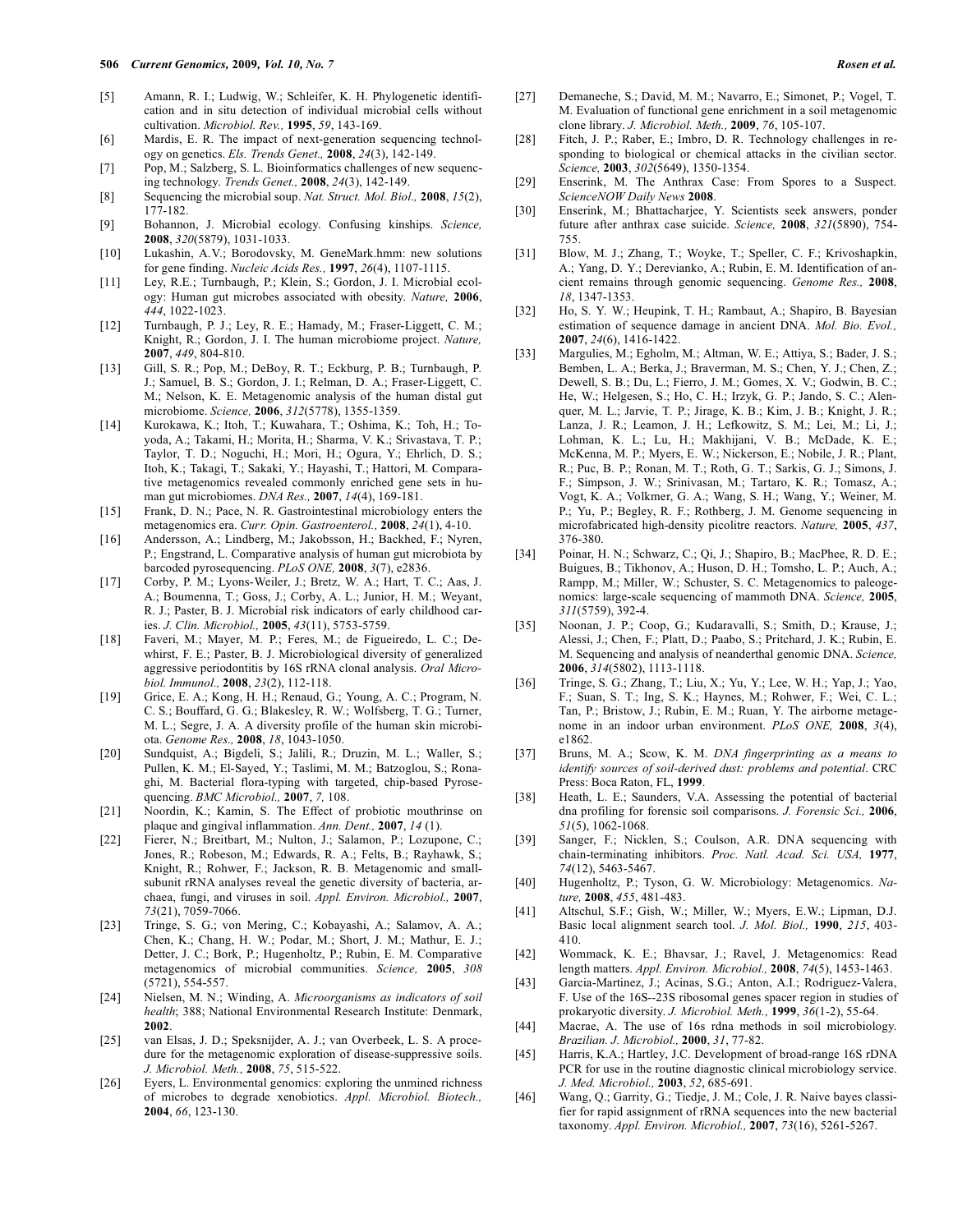- [47] Liu, Z.; DeSantis, T. Z.; Andersen, G. L.; Knight, R. Accurate taxonomy assignments from 16S rRNA sequences produced by highly parallel pyrosequencers. *Nucleic Acids Res.,* **2008**, *36*(18), e120.
- [48] Peplies, J.; Glockner, F. O.; Amann, R. Optimization strategies for DNA microarray-based detection of bacteria with 16s rRNAtargeting oligonucleotide probes. *Appl. Environ. Microbiol.,* **2003**, *69*(3), 1397-1407.
- [49] Treimo, J.; Vegarud, G.; Langsrud, T.; Marki, S.; Rudi, K. Total bacterial and species-specific 16S rDNA micro-array quantification of complex samples. *J. Appl. Microbiol.,* **2005**, *100*(5), 985-998.
- [50] Loy, A.; Schulz, C.; Lucker, S.; Schopfer-Wends, A.; Stoecker, K.; Baranyi, C.; Lehner, A.; Wagner, M. 16S rRNA gene-based oligonucleotide microarray for environmental monitoring of the betaproteobacterial order ``Rhodocyclales". *Appl. Environ. Microbiol.,* **2005**, *71*(3), 1373-1386.
- [51] Maron, P.-A.; Ranjard, L.; Mougel, C.; Lemanceau, P. Metaproteomics: A new approach for studying functional microbial ecology. *Microb. Ecol.,* **2007**, *53*(3), 486-493.
- [52] Schulze, W. X. A proteomic fingerprint of dissolved organic carbon and of soil particles. *Oecologia,* **2005**, *142*, 335-343.
- [53] Kan, J.; Hanson, T. E.; Ginter, J. M.; Wang, K.; Chen, F. Metaproteomic analysis of chesapeake bay microbial communities. *Saline Syst.,* **2005**, *1,* 7.
- [54] Lacerda, C. M. R.; Choe, L. H.; Reardon, K. F. Metaproteomic analysis of bacterial community response to cadmium exposure. *J. Proteome Res.,* **2007**, *6*, 1145-1152.
- [55] Benndorf, D.; Balcke, G. U.; Harms, H.; von Bergen, M. Functional metaproteome analysis of protein extracts from contaminated soil and groundwater. *ISME J.,* **2007**, *1*(3), 224-234.
- [56] Raes, J.; Foerstner, K. U.; Bork, P. Get the most out of your metagenome: computational analysis of environmental sequence data. *Curr. Opin. Microbiol.,* **2007**, *10*(5), 490-498.
- [57] Eisen, J. A. Environmental shotgun sequencing: its potential and challenges for studying the hidden world of microbes. *PLoS Biol.,* **2007**, *5*(3), e82.
- [58] Valdivia-Granda, W. The next meta-challenge for Bioinformatics. *Bioinformation,* **2008**, *2*(8), 358-362.
- [59] Rusch, D. B.; Halpern, A. L.; Sutton, G.; Heidelberg, K. B.; Williamson, S.; Yooseph, S.; Wu, D.; Eisen, J. A.; Hoffman, J. M.; Remington, K.; Beeson, K.; Tran, B.; Smith, H.; Baden-Tillson, H.; Stewart, C.; Thorpe, J.; Freeman, J.; Andrews-Pfannkoch, C.; Venter, J. E.; Li, K.; Kravitz, S.; Heidelberg, J. F.; Utterback, T.; Rogers, Y.-H.; Falcon, L. I.; Souza, V.; Bonilla-Rosso, G.; Eguiarte, L. E.; Karl, D. M.; Sathyendranath, S.; Platt, T.; Bermingham, E.; Gallardo, V.; Tamayo-Castillo, G.; Ferrari, M. R.; Strausberg, R. L.; Nealson, K.; Friedman, R.; Frazier, M.; Venter, J. C. The sorcerer II global ocean sampling expedition: Northwest atlantic through eastern tropical pacific. *PLoS Biol.,* **2007**, *5*(3), e77.
- [60] Rosen, G. L. Examining coding structure and redundancy in DNA. *IEEE Eng. Med. Biol. Mag.*, **2006**, *25*(1), 62-68.
- [61] Gianoulis, T. A.; Raes, J.; Patel, P. V.; Bjornson, R.; Korbel, J. O.; Letunic, I.; Yamada, T.; Paccanaro, A.; Jensen, L. J.; Snyder, M.; Bork, P.; Gerstein, M. B. Quantifying environmental adaptation of metabolic pathways in metagenomics. *Proc. Natl. Acad. Sci. USA,* **2009**, *106*, 1374-1379.
- [62] McHardy, A. C.; Rigoutsos, I. What's in the mix: phylogenetic classification of metagenome sequence samples. *Curr. Opin. Microbiol.,* **2007**, *10*(5), 499-503.
- [63] McHardy, A. C.; Martin, H. G.; Tsirigos, A.; Hugenholtz, P.; Rigoutsos, I. Accurate phylogenetic classification of variable-length DNA fragments. *Nat. Meth.,* **2007**, *4*, 63-72.
- [64] Rosen, G. L.; Garbarine, E. M.; Caseiro, D. A.; Polikar, R.; Sokhansanj, B. A. Metagenome fragment classification using \$N\$-mer frequency profiles. *Adv. Bioinform.,* **2008**, *2008*, 12.
- [65] Curtis, T. P.; Sloan, W. T.; Scannell, J. W. Estimating prokaryotic diversity and its limits. *Proc. Natl. Acad. Sci. USA,* **2002**, *99*(16), 10494-10499.
- [66] Huson, D. E.; Auch, A. F.; Qi, J.; Schuster, S. C. MEGAN analysis of metagenomic data. *Genome Res.,* **2007**, *17*(3), 377-386.
- [67] Sandberg, R.; Winberg, G.; Branden, C. I.; Kaske, A.; Ernberg, I.; Coster, J. Capturing whole-genome characteristics in short

sequences using a naïve bayesian classifier. *Genome Res.,* **2001**, *11*(8), 1404-1409.

- [68] Koski, L. B.; Golding, G. B. The closest BLAST hit is often not the nearest neighbor. *J. Mol. Evol.,* **2001**, *52*(6), 540-542.
- [69] Venter, J. C.; Remington, K.; Heidelberg, J. F.; Halpern, A. L.; Rusch, D.; Eisen, J. A.; Wu, D.; Paulsen, I.; Nelson, K. E.; Nelson, W.; Fouts, D. E.; Levy, S.; Knap, A. H.; Lomas, M. W.; Nealson, K.; White, O.; Peterson, J.; Hoffman, J.; Parsons, R.; Baden-Tillson, H.; Pfannkoch, C.; Rogers, Y.-H.; Smith, H. O. Environmental genome shotgun sequencing of the sargasso sea. *Science,* **2004**, *304*(5667), 66-74.
- [70] Havre, S. L.; Webb-Robertson, B.-J.; Shah, A.; Posse, C.; Gopalan, B.; Brockman, F. J. Bioinformatic insights from metagenomics through visualization. In *IEEE Comp. Sys. Bioinform. Conf.*, **2005**, pp. 341-350.
- [71] Neph, S.; Tompa, M. MicroFootPrinter: a tool for phylogenetic footprinting in prokaryotic genomes. *Nucleic Acids Res.,* **2006**, *34,* 366-368.
- [72] Pignatelli, M.; Aparicio, G.; Blanquer, I.; Hernandez, V.; Moya, A.; Tamames, J. Metagenomics reveals our incomplete knowledge of global diversity. *Bioinformatics,* **2008**, *24*(18), 2124-2125.
- [73] Tress, M. L.; Cozzetto, D.; Tramontano, A.; Valencia, A. An analysis of the Sargasso Sea resource and the consequences for database composition. *BMC Bioinformatics,* **2006**, *7,* 213.
- [74] Manichanh, C.; Chapple, C. E.; Frangeul, L.; Gloux, K.; Guigo, R.; Dore, J. A comparison of random sequence reads versus 16S rDNA sequences for estimating the biodiversity of a metagenomic library. *Nucleic Acids Res.,* **2008**, *36*(16), 5180-5188.
- [75] Mavromatis, K.; Ivanova, N.; Barry, K.; Shapiro, H.; Goltsman, E.; McHardy, A. C.; Rigoutsos, I.; Salamov, A.; Korzeniewski, F.; Land, M.; Lapidus, A.; Grigoriev, I.; Richardson, P.; Hugenholtz, P.; Kyripides, N. C. Use of simulated data sets to evaluate the fidelity of metagenomic processing methods. *Nat. Meth.,* **2007**, *4*, 495- 500.
- [76] Karlin, S.; Burge, C. Dinucleotide relative abundance extremes: a genomic signature. *Trends Gen.,* **1995**, *11*, 283-290.
- [77] Karlin, S.; Mrazek, J.; Campbell, A. M. Compositional biases of bacterial genomes and evolutionary implications. *J. Bacteriol.,* **1997**, *179*, 3899-3913.
- [78] Nakashima, H.; Ota, M.; Nishikawa, K.; Ooi, T. Genes from nine genomes are separated into their organisms in the dinucleotide composition space. *DNA Res.,* **1998**, *5*, 251-259.
- [79] Deschavanne, P. J.; Giron, A.; Vilain, J.; Fagot, G.; Fertil, B. Genomic signature: characterization and classification of species assessed by chaos game representation of sequences. *Mol. Biol. Evol.,* **1999**, *16*, 1391-1399.
- [80] Abe, T.; Kanaya, S.; Kinouchi, M.; Ichiba, Y.; Kozuki, T.; Ikemura, T. Informatics for unveiling hidden genome signatures. *Genome Res.,* **2003**, *13*, 693-702.
- [81] Pride, D. T.; Meinersmann, R. J.; Wassenaar, T. M.; Blaser, M. J. Evolutionary implications of microbial genome tetranucleotide frequency biases. *Genome Res.,* **2003**, *13*, 145-158.
- [82] Teeling, H.; Waldmann, J.; Lombardot, T.; Bauer, M.; Glockner, F. O. TETRA: a web-service and a stand-alone program for the analysis and comparison of tetranucleotide usage patterns in DNA sequences. *BMC Bioinformatics,* **2004**, *5*, 163.
- [83] Abe, T.; Sugawara, H.; Kinouchi, M.; Kanaya, S.; Ikemura, T. Novel phylogenetic studies of genomic sequence fragments derived from uncultured microbe mixtures in environmental and clinical samples. *DNA Res.,* **2005**, *12*, 281-290.
- [84] Fertil, B.; Massin, M.; Lespinats, S.; Devic, C.; Dumee, P.; Giron, A. GENSTYLE: exploration and analysis of DNA sequences with genomic signature. *Nucleic Acids Res.,* **2005**, *33*, 512-515.
- [85] Akhtar, M.; Epps, J.; Ambikairajah, E. Signal processing in sequence analysis: advances in eukaryotic gene prediction. *IEEE Sel. Top. Sig. Proc.,* **2008**, *2*(3), 310-321.
- [86] Garbarine, E.; Rosen, G. An Information-theoretic method of microarray probe design for genome classification. In *IEEE Eng. Med. Bio. Conf.*, Vancouver, Canada **2008**, Vol. *2008*, pp. 3779- 3782.
- [87] Gadia, V.; Rosen, G. L. A Text-Mining Approach for Classification of Genomic Fragments. In *IEEE Int. Workshop Biomed. Health Inform.*, **2008**.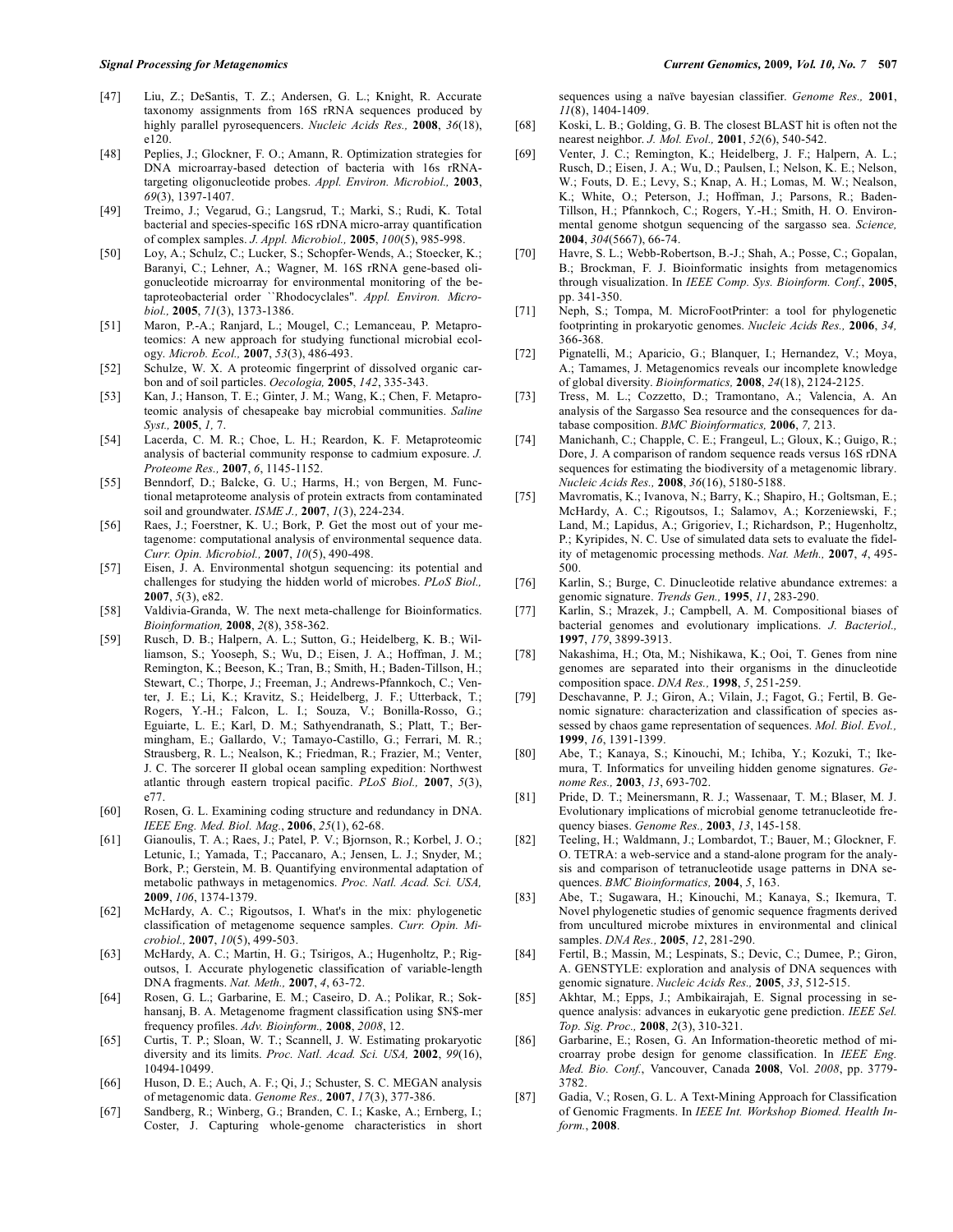- [88] Chen, K.; Pachter, L. Bioinformatics for whole-genome shotgun sequencing of microbial communities. *PLoS Comput. Biol.,* **2005**, *1*(2), 106-112.
- [89] Chan, C.-K.; Hsu, A. L.; Tang, S. L.; Halgamuge, S. K. Using growing self-organising maps to improve the binning process in environmental whole-genome shotgun sequencing. *J. Biomed. Biotechnol.,* **2008**, *2008*, 10.
- [90] Chatterji, S.; Yamazaki, I.; Bai, Z.; Eisen, J. A. CompostBin: a DNA composition-based algorithm for binning environmental shotgun reads. *Springer-Verlag Lect. Notes Comput. Sci.,* **2008**, *4955*, 17-28.
- [91] Nasser, S.; Breland, A.; Harris, F. C.; Nicolescu, M. A Fuzzy Classifier to taxonomically group DNA fragments within a metagenome. In *IEEE Ann. Meeting Fuzzy Info. Proc. Soc.*, **2008**, Vol. 2008, pp. 1-6
- [92] Li, W.; Wooley, J. C.; Godzik, A. Probing metagenomics by rapid cluster analysis of very large datasets. *PLoS ONE,* **2008**, *3*(10), e3375.
- [93] Harrison, C. J.; Langdale, J. A. A step by step guide to phylogeny reconstruction. *Plant J.,* **2006**, *45(4)*, 561-572.
- [94] Nye, T. M. W. Trees of trees: an approach to comparing multiple alternative phylogenies. *Syst. Biol.,* **2008**, *57*(5), 785-794.
- [95] Gevers, D.; Cohan, F. M.; Lawrence, J. G.; Spratt, B. G.; Coenye, T.; Feil, E. J.; Stackebrandt, E.; Van de Peer, Y.; Vandamme, P.; Thompson, F. L.; Swings, J. Opinion: re-evaluating prokaryotic species. *Nat. Rev. Microbiol.,* **2005**, *3*(9), 733-739.
- [96] Hagstrom, A.; Pommier, T.; Rohwer, F.; Simu, K.; Stolte, W.; Svensson, D.; Zweifel, U. L. Use of 16s ribosomal DNA for delineation of marine bacterioplankton species. *Appl. Environ. Microbiol.,* **2002**, *68*(7), 3628-3633.
- [97] Hazen, R. M. The scientific quest for life's origin. Joseph Henry Press: **2005**.
- [98] Krause, L.; Diaz, N. N.; Goesmann, A.; Kelley, S.; Nattkemper, T. W.; Rohwer, F.; Edwards, R. A.; Stoye, J. Phylogenetic classification of short environmental DNA fragments. *Nucleic. Acids Res.* **2008**, *36*(7), 2230-2239.
- [99] Thompson, J. D.; Plewniak, F.; Poch, O. A comprehensive comparison of multiple sequence alignment programs. *Nucleic. Acids Res.,* **1999**, *27*(13), 2682-2690.
- [100] Higgins, D. G.; Sharp, P. M. Clustal: a package for performing multiple sequence alignment on a microcomputer. *Gene,* **1988**, *73*(1), 237-244.
- [101] Tamura, K.; Dudley, J.; Nei, M.; Kumar, S. Mega4: molecular evolutionary genetics analysis. *Mol. Biol. Evol.,* **2007**, *24(8)*,1596- 1599.
- [102] Swofford, D. L. PAUP: phylogenetic analysis using parsimony, Version 3.1. In *Illin. Nat. Hist. Surv.*, **1991**.
- [103] Huelsenbeck, J., Mr Bayes Manual http://mrbayes.csit.fsu.edu/ manual.php. **2008**.
- [104] Felsenstein, J., Phylip (PHYLogeny Inference Package) http://evolution.genetics.washington.edu/phylip.html. **2008**.
- [105] Lozupone, C.; Hamady, M.; Knight, R. UniFrac An online tool for comparing microbial community diversity in a phylogenetic context. *BMC Bioinformatics.,* **2006**, *7*, 371.
- [106] Jeanmougin, F.; Thompson, J. D.; Gouy, M.; Higgins, D. G.; Gibson, T. J. Multiple sequence alignment with Clustal X. *Trends Biochem. Sci.,* **1998**, *23(10), 403-405*.
- [107] Sneath, P.H.A.; Sokal, R.R. Numerical taxonomy. W.H. Freeman and Company, San Francisco, CA, **1973**, pp. 230-234.
- [108] Gaut, B. S.; Lewis, P. O. Success of maximum likelihood phylogeny inference in the four-taxon case. *Mol. Biol. Evol.,* **1995**, *12*(1), 152-162.
- [109] Yang, Z. Paml 4: phylogenetic analysis by maximum likelihood. *Mol. Biol. Evol.,* **2007**, *24*(8), 1586-1591.
- [110] Hobolth, A.; Yoshida, R. Maximum likelihood estimation of phylogenetic tree and substitution rates via generalized neighborjoining and the em algorithm. *Algebr. Biol.,* **2005**, Vol. *2005*, pp. 41-50.
- [111] Wang, Q.; Salter, L. A.; Pearl, D. K. Estimation of evolutionary parameters with phylogenetic trees. *J. Mol. Evol.,* **2002**, *55*(6), 684- 695.
- [112] Jukes, T. H.; Cantor, C. Mammalian protein metabolism, chapter evolution of protein molecules. Academic Press: **1969**, pp. 21-32.
- [113] Ripplinger, J.; Sullivan, J. Does choice in model selection affect maximum likelihood analysis? *Syst. Biol.,* **2008**, *57* (1), 76-85.
- [114] Saitou, N.; Nei, M. The Neighbor-joining method: a new method for reconstructing phylogenetic trees. *Mol. Biol. Evol.,* **1987**, *4*, 406-425.
- [115] Martin, A. P. Phylogenetic approaches for describing and comparing the diversity of microbial communities. *Appl. Environ. Microbiol.,* **2002**, *68*(8), 3673-3682.
- [116] Sokal, R.; Rohlf, F. Biometry: the principles and practice of statistics in biological research. W.H. Freeman and Co.: New York, NY, **1995**.
- [117] Fitch, J. P.; Sokhansanj, B. Genomic engineering: moving beyond dna sequence to function. *Proc. IEEE,* **2000**, *88*, 1949-1971.
- [118] Sheikh, M. A.; Milenkov, O.; Baraniuk, R. G. Designing compressive sensing dna microarrays. In *{IEEE} Workshop Comp. Adv. Multi-Sensor Adapt. Proc. {(CAMPSAP)}*, **2007**, pp. 141-144.
- [119] Gingell, T.; Lewis, C.; Kowahl, N. Automated microarray organism detection with a non-gaussian maximum likelihood model. In *IEEE Workshop Stat. Sig. Proc.*, **2007**.
- [120] Yok, N.; Rosen, G. L. An iterative approach to probe-design for compressive sensing microarrays. In *IEEE Intl. Workshop Syst. Biol. Med.*, **2008**.
- [121] Vikalo, H.; Parvresh, F.; Misra, S.; Hassibi, B. Recovering sparse signals using sparse measurement matrices in compressed dna microarrays. *IEEE J. Select. Topics Signal Processing,* **2008**, *2(3)*, 275-285.
- [122] Schliep, A.; Torney, D.; Rahmann, S. Group testing with DNA chips: generating designs and decoding experiments. In *Comput. Soc. Bioinform. Conf.*, **2003**, Vol. *2003*, p. 84.
- [123] Jones, B.V.; Begley, M.; Hill, C.; Gahan, C.G.M.; Marchesi, J. R. Functional and comparative metagenomic analysis of bile salt hydrolase activity in the human gut microbiome. *Proc. Natl. Acad. Sci.,* **2008**, *105(36)*, 13580-13585.
- [124] Elshahed, M. S.; Youssef, N. H.; Spain, A. M.; Sheik, C.; Najar, F. Z.; Sukharnikov, L. O.; Roe, B. A.; Davis, J. P.; Schloss, P. D.; Bailey, V. L.; Krumholz, L. R. Novelty and uniqueness patterns of rare members of the soil biosphere. *Appl. Environ. Microbiol.,* **2008**, *74*(17), 5422-5428.
- [125] Fierer, N.; Jackson, R. B. The diversity and biogeography of soil bacterial communities. *Proc. Natl. Acad. Sci.,* **2006**, *103(3)*, 626- 631.
- [126] Allison, S.D.; Martiny, J.B.H. Resistance, resilience, and redundancy in microbial communities. *Proc. Natl. Acad. Sci.,* **2008**, *105*, 11512-11519.
- [127] DeLong, E. F.; Preston, C. M.; Mincer, T.; Rich, V.; Hallam, S. J.; Frigaard, N.-U.; Martinez, A.; Sullivan, M. B.; Edwards, R.; Rodriguez Brito, B.; Chisholm, S. W.; Karl, D. M. Community genomics among stratified microbial assemblages in the ocean's interior. *Sci. Mag.,* **2006**, *311*(5760), 496-503.
- [128] www.ncbi.nlm.nih.gov/projects/gorf/. **2008**.
- [129] Kulp, D.; Haussler, D.; Reese, M. G.; Eeckman, F. H. A generalized hidden markov model for the recognition of human genes in DNA. In *ISMB*, AAAI/MIT Press: St. Louis, MO, **1996**, Vol. *4*, pp. 134-142.
- [130] Burge, C.; Karlin, S. Prediction of complete gene structures in human genomic DNA. *J. Mol. Biol.,* **1997**, *268*(1), 78-94.
- [131] Salzberg, S. L.; Delcher, A. L.; Kasif, S.; White, O. Microbial gene identification using interpolated markov models. *Nucleic Acids Res.,* **1998**, *26*(2), 544-548.
- [132] Noguchi, H.; Park, J.; Takagi, T. Metagene: prokaryotic gene finding from environmental genome shotgun sequences. *Nucleic Acids Res.,* **2006**, *34*(19), 5623-5630.
- [133] Benson, D. A.; Karsch-Mizrachi, I.; Lipman, D. J.; Ostell, J.; Rapp, B. A.; Wheeler, D. L. GenBank. *Nucleic Acid Res.,* **2008**, *36*, 25- 30.
- [134] Harrington, E. D.; Singh, A. H.; Doerks, T.; Letunic, I.; von Mering, C.; Jensen, L. J.; Raes, J.; Bork, P. Quantitative assessment of protein function prediction from metagenomics shotgun sequences. *Proc. Natl. Acad. Sci.,* **2007**, *104*(35), 13913-13918.
- [135] Kanehisa, M. The kegg database. *Novartis Found. Symp.,* **2002**, *247*, 91-101,101-103, 119-128, 244-252.
- [136] http://ncbi.nih.gov/COG. **2009**.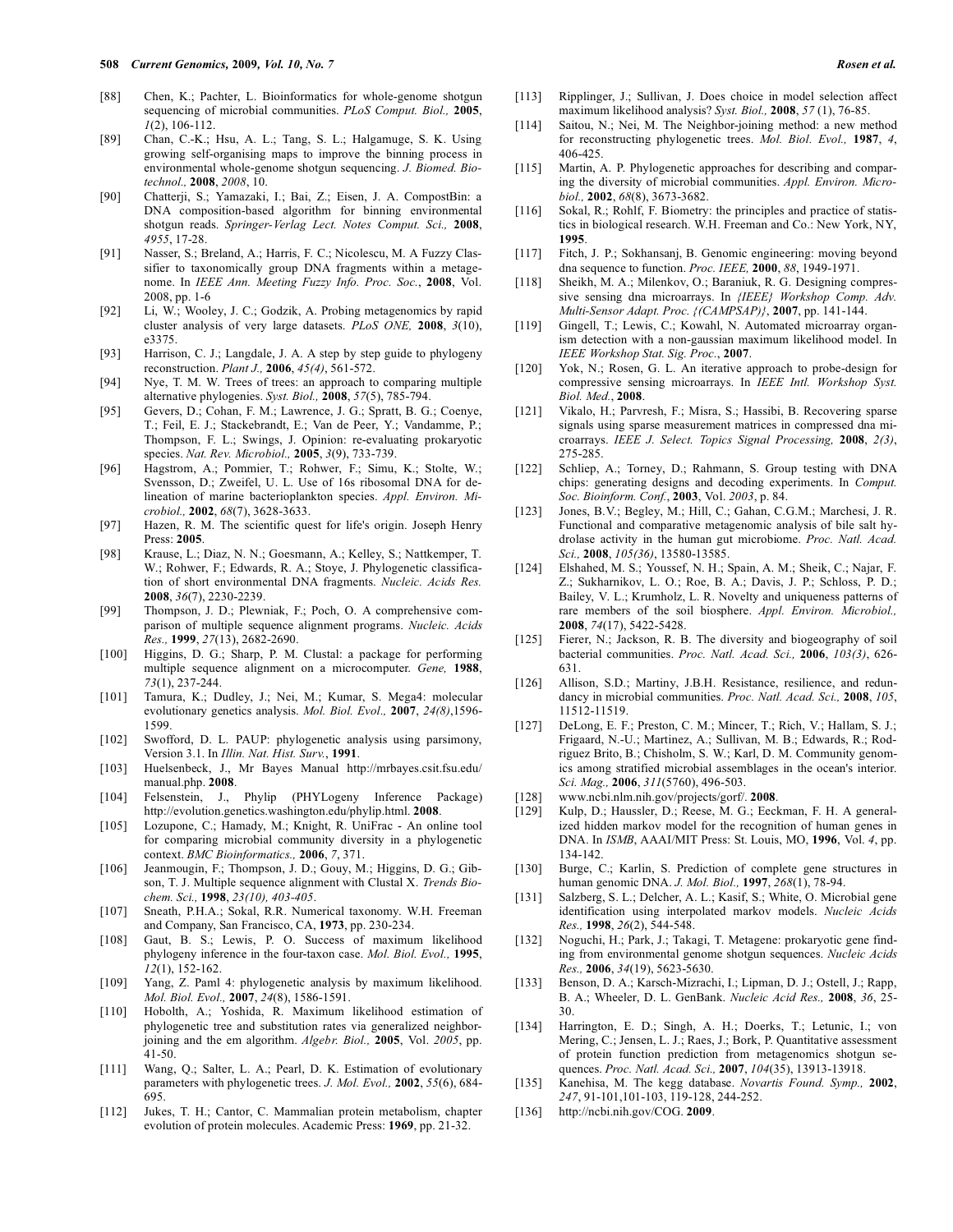- [137] Consortium, the uniprot; nucleic acids research advance access published November 27, **2007** The Universal Protein Resource (UniProt) http://www.ebi.ac.uk/uniref/. **2007**.
- [138] Letunic, I.; Copley, R. R.; Schmidt, S.; Ciccarelli, F. D.; Doerks, T.; Schultz, J.; Ponting, C. P.; Bork, P. SMART 4.0: towards genomic data integration. *Nucliec Acids Res.,* **2004**, *32*(1), 142-144.
- [139] Finn, R. D.; Tate, J.; Mistry, J.; Coggill, P. C.; Sammut, S. J.; Hotz, H.-R.; Ceric, G.; Forslund, K.; Eddy, S. R.; Sonnhammer, E. L. L.; Bateman, A. The pfam protein families database. *Nucleic Acids Res.,* **2008**, *36*, 281-288.
- [140] Yooseph, S.; Li, W.; Sutton, G. Gene identification and protein classification in microbial metagenomic sequence data via incremental clustering. *BMC Bioinformatics,* **2008**, *9*, 182.
- [141] Hoff, K. J.; Tech, M.; Lingner, T.; Daniel, R.; Morgenstern, B.; Meinicke, P. Gene prediction in metagenomic fragments: a large scale machine learning approach. *BMC Bioinformatics,* **2008**, *9*, 217.
- [142] Dinsdale, E. A.; Edwards, R. A.; Hall, D.; Angly, F.; Breitbart, M.; Brulc, J. M.; Furlan, M.; Desnues, C.; Haynes, M.; Li, L.; McDaniel, L.; Moran, M. A.; Nelson, K. E.; Nilsson, C.; Olson, R.; Paul, J.; Rodriguez Brito, B.; Ruan, Y.; Swan, B. K.; Stevens, R.; Valentine, D. L.; Thurber, R. V.; Wegley, L.; White, B. A.; Rohwer, F. Functional metagenomic profiling of nine biomes. *Nature,* **2008**, *452*(7187), 629-632.
- [143] Lozupone, C. A.; Knight, R. Global patterns in bacterial diversity. *Proc. Natl. Acad. Sci.,* **2007**, *104(27)*, 11436-11440.
- [144] Krause, L.; Diaz, N. N.; Bartels, D.; Edwards, R. A.; Puhler, A.; Rohwer, F.; Meyer, F.; Stoye, J. Finding novel genes in bacterial communities isolated from the environment. *Bioinformatics,* **2006**, *22*(14), 281-289.
- [145] McGrath, K. C.; Thomas-Hall, S. R.; Cheng, C. T.; Leo, L.; Alexa, A.; Schmidt, S.; Schenk, P. M. Isolation and analysis of mrna from environmental microbial communities. *J. Microbiol. Meth.,* **2008**, *75*, 172-176.
- [146] Scholten, J. C. M.; Culley, D. E.; Nie, L.; Munn, K. J.; Chow, L.; Brockman, F. J.; Zhang, W. Development and assessment of whole-genome oligonucleotide microarrays to analyze an anaerobic microbial community and its responses to oxidative stress. *Biochem. Biophys. Res. Commun.,* **2007**, *358*, 571-577.
- [147] He, Z.; Gentry, T. J.; Schadt, C. W.; Wu, L.; Liebich, J.; Chong, S. C.; Huang, Z.; Wu, W.; Gu, B.; Jardin, P.; Criddle, C.; Zhou, J. GeoChip: a comprehensive microarray for investigating biogeochemical, ecological and environmental processes. *ISME J.,* **2007**, *1*, 67-77.
- [148] Rhee, S. K.; Liu, X.; Wu, L.; Chong, S. C.; Wan, X.; Zhou, J. Detection of genes involved in biodegradation and biotransformation in microbial communities by using 50-mer oligonucleotide microarrays. *Appl. Environ. Microbiol.,* **2004**, *70*, 4303-4317.
- [149] Yergeau, E.; Kang, S.; He, Z.; Zhou, J.; Kowalchuk, G. A. Functional microarray analysis of nitrogen and carbon cycling genes across an Antarctic latitudinal transect. *ISME J.,* **2007**, *1*, 163-179.
- [150] Gilbert, J. A.; Field, D.; Huang, Y.; Edwards, R.; Li, W.; Gilna, P.; Joint, I. Detection of large numbers of novel sequences in the metatranscriptomes of complex marine microbial communities. *PLoS ONE,* **2008**, *3*, e3042.
- [151] Frias-Lopez, J.; Shi, Y.; Tyson, G. W.; Coleman, M. L.; Schuster, S. C.; Chisholdm, S. W.; DeLong, E. F. Microbial community gene expression in ocean surface waters. *Proc. Natl. Acad. Sci. USA,* **2008**, *105*, 3805-3810.
- [152] Klevecz, R.R.; Li, C.M.; Bolen, J.L. Signal processing and the design of microarray time-series experiments. *Meth. Mol. Biol.,* **2007**, *377*, 75-94.
- [153] Alter, O. Genomic signal processing: from matrix algebra to genetic networks. *Meth. Mol. Biol.,* **2007**, *377*, 17-60.
- [154] Alter, O.; Brown, P. O.; Botstein, D. Generalized singular value decomposition for comparative analysis of genome-scale expression data sets of two different organisms. *Proc. Natl. Acad. Sci. USA,* **2003**, *100*, 3351-3356.
- [155] Boutros, P. C.; Okey, A. B. Unsupervised pattern recognition: an introduction to the whys and wherefores of clustering microarray data. *Brief. Bioinform.,* **2005**, *6*, 331-343.
- [156] Valafar, F. Pattern recognition techniques in microarray data analysis: a survey. *Ann. NY Acad. Sci.,* **2002**, *980*, 41-64.
- [157] Wilmes, P.; Bond, P. L. Metaproteomics: studying functional gene expression in microbial ecosystems. *Trends Microbiol.,* **2006**, *14*, 92-97.
- [158] Ram, R. J.; VanBerkmoes, N. C.; Thelen, M. P.; Tyson, G. W.; Baker, B. J.; Blake, R. C.; Shah, M.; Hettich, R. L.; Banfield, J. F. Community proteomics of a natural microbial biofilm. *Science,* **2005**, *308*, 1915-1920.
- [159] Wilmes, P.; Wexler, M.; Bond, P. L. Metaproteomics provides functional insight into activated sludge wastewater treatment. *PLoS ONE,* **2008**, *3*, e1778.
- [160] Denef, V. J.; VerBerkmoes, N. C.; Shah, M. B.; Abraham, P.; Lefsrud, M.; Hettich, R. L.; Banfield, J. F. Proteomics-inferred genome typing (PIGT) demonstrates inter-population recombination as a strategy for environmental adaptation. *Environ. Microbiol.,* **2008**, (In Press).
- [161] Zucht, H. D.; Lamerz, J.; Khamenia, V.; Schiller, C.; Appel, A.; Tammen, H.; Crameri, R.; Selle, H. Datamining methodology for LC-MALDI-MS based peptide profiling. *Comb. Chem. High Through. Scr.,* **2005**, *8*, 717-723.
- [162] Ressom, H. W.; Varghese, R. S.; Zhang, Z.; Xuan, J.; Clarke, R. Classification algorithms for phenotype prediction in genomics and proteomics. *Front Biosci.,* **2008**, *13*, 691-708.
- [163] Levner, I. Feature selection and nearest centroid classification for protein mass spectrometry. *BMC Bioinform.,* **2005**, *6*, 68.
- [164] Zhang, X.; Lu, X.; Shi, Q.; Zu, X. Q.; Leung, H. C.; Harris, L. N.; Iglehart, J. D.; Miron, A.; Liu, J. S.; Wong, W. H. Recursive SVM feature selection and sample classification for mass-spectrometry and microarray data. *BMC Bioinform.,* **2006**, *7*, 197.
- [165] Bensmail, H.; Golek, J.; Moody, M. M.; Semmes, J. O.; Haoudi, A. A novel approach for clustering proteomics data using Bayesian fast Fourier transform. *Bioinformatics,* **2005**, *21*, 2210-2224.
- [166] Baria, A.; Jurman, G.; Riccadonna, S.; Merler, S.; Chierici, M.; Furianello, C. Machine learning methods for predictive proteomics. *Brief. Bioinform.,* **2008**, *9*, 119-128.
- [167] Coen, M.; Holmes, E.; Lindon, J. C.; Nicholson, J. K. NMR-based metabolic profiling and metabonomic approaches to problems in molecular toxicology. *Chem. Res. Toxicol.,* **2008**, *21*, 9-27.
- [168] Kiefer, P.; Portais, J. C.; Vorholt, J. A. Quantitative metabolome analysis using liquid chromatography-high-resolution mass spectrometry. *Anal. Biochem.,* **2008**, *382*, 94-100.
- [169] Venter Institute's Sargasso Sea Set, https://research.venterinstitute. org/sargasso/. **2008**.
- [170] Human Gut Microbiome Initiative (HGMI) http://genome.wustl. edu/hgm/HGM\_frontpage.cgi. **2008**.
- [171] http://hmp.nih.gov/. **2009**.
- [172] http://img.jgi.doe.gov/m. **2008**.
- [173] Markowitz, V. M.; Ivanova, N. N.; Szeto, E.; Palaniappan, K.; Chu, K.; Dalevi, D.; Chen, I.-M. A.; Grechkin, Y.; Dubchak, I.; Anderson, I.; Lykidis, A.; Mavromatis, K.; Hugenholtz, P.; Kyripides, N. C. IMG/M: a data management and analysis system for metagenomes. *Nucleic Acids Res.,* **2007**, *36*, 534-538.
- [174] SDSU Center for Universal Microbial Sequencing http://scums.sdsu.edu/. 2008.
- [175] Marcy, Y.; Ouverney, C.; Bik, E. M.; Losekann, T.; Ivanova, N.; Martin, H. G.; Szeto, E.; Platt, D.; Hugenholtz, P.; Relman, D. A.; Quake, S. R. Dissecting biological ``dark matter'' with single-cell genetic analysis of rare and uncultivated TM7 microbes from the human mouth. *Proc. Natl. Acad. Sci. USA,* **2007**, *104*(29), 11889- 94.
- [176] http://www.homd.org. **2008**.
- [177] http://camera.calit2.net. **2008**.
- [178] Seshadri, R.; Kravitz, S. A.; Smarr, L.; Gilna, P.; Frazier, M., CAMERA: A community resource for metagenomics. *PLoS Biol.,* **2007**, *5*(3), e75.
- [179] Meyer, F.; Paarmann, D.; D'Souza, M.; Olson, R.; Glass, E. M.; Kubal, M.; Paczian, T.; Rodriguez, A.; Stevens, R.; Wilke, A.; Wilkening, J.; Edwards, R. A. The metagenomics RAST server - a public resource for the automatic phylogenetic and functional analysis of metagenomes. *BMC Bioinform.,* **2008**, *9*, 386.
- [180] Garrity, G. M.; Field, D.; Kyripides, N.; Hirschman, L.; Sansone, S. A.; Angiuoli, S.; Cole, J. R.; Glockner, F. O.; Kolker, E.; Kowalchuk, G.; Moran, M. A.; Ussery, D.; White, O. Toward a standards-compliant genomic and metagenomic publication record. *OMICS: J. Integr. Biol.,* **2008**, *12*(2), 157-160.